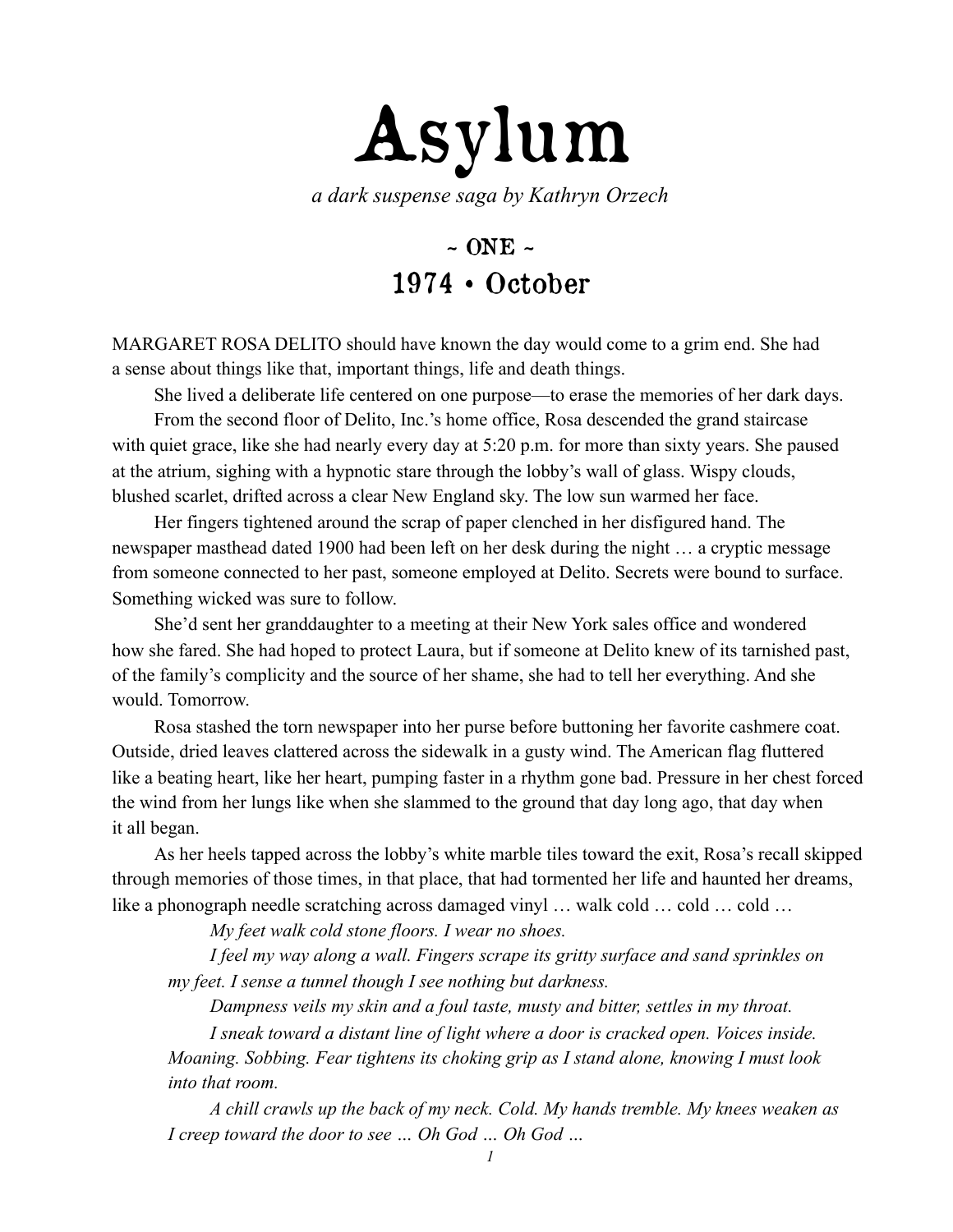*Be silent. Mustn't scream. Gray ghosts … Gray ghosts … Shhh … They'll see you.* 

Pain burned through Rosa's left arm and her purse slipped from her fingers, landing with a thud. Her hand stretched out as if seeking support as she stumbled toward the sofa set against the wall.

*I feel my way …* 

Light dimmed as Rosa's skin grew clammy …

*Dampness veils my skin … I hear voices …* 

The receptionist bolted from her desk. "Ms. Delito, what's wrong?"

*I stand alone … My knees weaken …* 

Clutching her chest, gasping for air, she collapsed to the floor in a dizzying yet elegant spiral. Her back braced against the sofa. Her legs sprawled before her like a rag doll propped against bed pillows.

Panic distorted the receptionist's features as she screamed, "Help! We need help out here!" The girl advanced toward her, seeming to move in slow motion as if wading against wild water. *Is this how it ends? …* 

*Gray ghosts … Gray ghosts …* 

WITH THE NAME LAURA DELITO, my ego should have been bruised when the trades slammed Delito's new line of costume jewelry as "mediocre," but I was prepared for defeat. I'd lost my battle months ago when our COO Sam Bender, my stepfather, rejected my designs, which made me wonder why I'd been "invited" to a marketing meeting.

Our Manhattan sales office was the last place I wanted to be, but Gram had insisted. The office depressed me even on a good day. Nicks and scratches scarred the conference table. Chairs were lumpy and hard. A whitish rectangle framed by decades of grime marked the wall where a painting once hung. Something beautiful had been there, but now it was gone, like the short history of Delito, Inc. With an antiquated thermostat stuck at eighty degrees, coupled with last night's restless sleep, I could hardly keep my eyes open.

As much as the trades had tainted my company pride, I had to agree that "mediocre" pretty much summed it up. Competitors Napier, Monet, and Trifari had to be gleaming. The best news today—it wasn't my responsibility to sell the stuff.

I glanced at Michael Bryce who sat beside me. It wasn't his responsibility either. As Gram's right-hand man, he knew her daily routine better than I, though no relationship came close to the connection I shared with Gram. Michael had accompanied Sam and me from the home office in Barrows, Connecticut—and he was the only excitement in my mediocre life.

He leaned against me and whispered, "You look like you're somewhere else."

Even after a year of knowing him, his touch sparked fire. "Just wishing I were."

I had been content in Chicago, working at the museum with my career poised to soar.

Then Gram phoned, demanding I return. We didn't even talk long, fifteen minutes at most.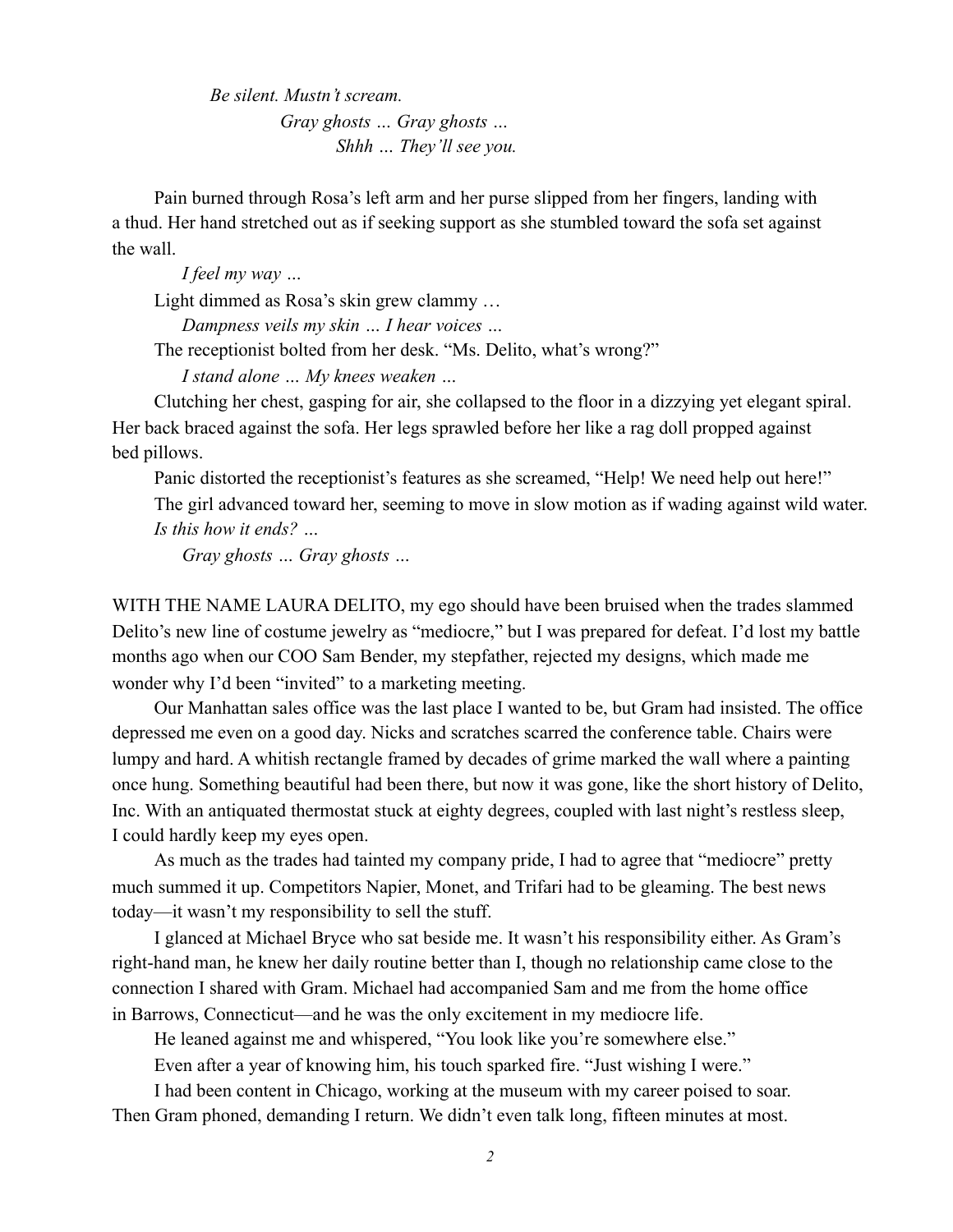Her ambush challenged that I'd wasted enough time "finding myself" and if she didn't find me back at the plant, she'd sell the business. Done deal. I returned within the week.

Another ten years away would have been fabulous, twenty even better, but I couldn't risk she might actually sell. Someday in the far future I wanted it, if only to prove myself to Mother and my stepfather. Gram seemed to be in a different time zone. A different zone. Period. Wanting everything done now. Her urgency escaped me because even after a year, my role remained unclear. Everyone had a title except me, and at twenty-eight, almost everyone thought of me as "the owner's kid." And far too many people were calling me Del, a name I reserved for those closest few, except Gram who was too proper to adapt to casual mores. The sixties damn near scared her to death.

Honking horns and traffic noise drifted from the street twenty stories below. Emergency vehicles sped by, sirens fading into the distance. The alarm switched my thoughts. Something was wrong and my muscles wrenched tighter than twisted sheets after a bad dream. I squirmed in my chair—a hard, lumpy chair—and accidentally bumped Michael's arm.

"Del, what's up with you?"

"I should be home." I clipped an urge to cry out—has anyone heard from Rosa? The hollow cold in my chest warned something bad was about to happen … had happened. "Did you talk to Rosa, today?"

"After lunch." Michael adjusted his Bulova. "Around two. Why?"

"Just a feeling. Anxiety, I guess. I resented that she had insisted I be here, so I didn't call…" I glanced aside and downward as I confessed, "…To punish her."

His eyes rolled.

"Guilty, I know. Shame. On. Me."

"Anxious about what?"

None of the executives noticed that Michael and I spoke outside of their agenda. No surprise. They rarely noticed me at all. "I should be with her." My neck and shoulders tightened. My fists clenched.

"Del, chill out. Take a breath or something, jeez. I know you can't justify Sam's choices for the line, but we're almost done."

"I'm not doing this again. I don't care what she says. I feel trapped in a bad dream."

He swiveled in his seat to face me. "A bad dream? You had that nightmare again, didn't you?" Determination skewed his forehead as his eyes shot open. "Didn't you?" He checked his watch. Again. "I'm not letting you off easy. We will discuss this later."

Ugh, reluctant agreement. Story of my life. I focused on the pendulum of the grandfather clock in the corner of the room. Ten minutes after six. Its rhythm lulled my mind, breathing slowed, but last night's dream replayed in my head, the type of dream that Gram and I often shared. No doubt, if I dreamed, she also dreamed …

*… A dark dream … Of a dark place … A door cracks open … Voices from inside … I must look into that room … I creep toward the door … Be silent. Gray ghosts … Shhh … They'll see you.* 

The clock chimed half past the hour and snapped me back to the worst meeting of my life. Frustrating. Hot and stuffy. I needed space, somewhere high and breezy. Maybe it wasn't a Gram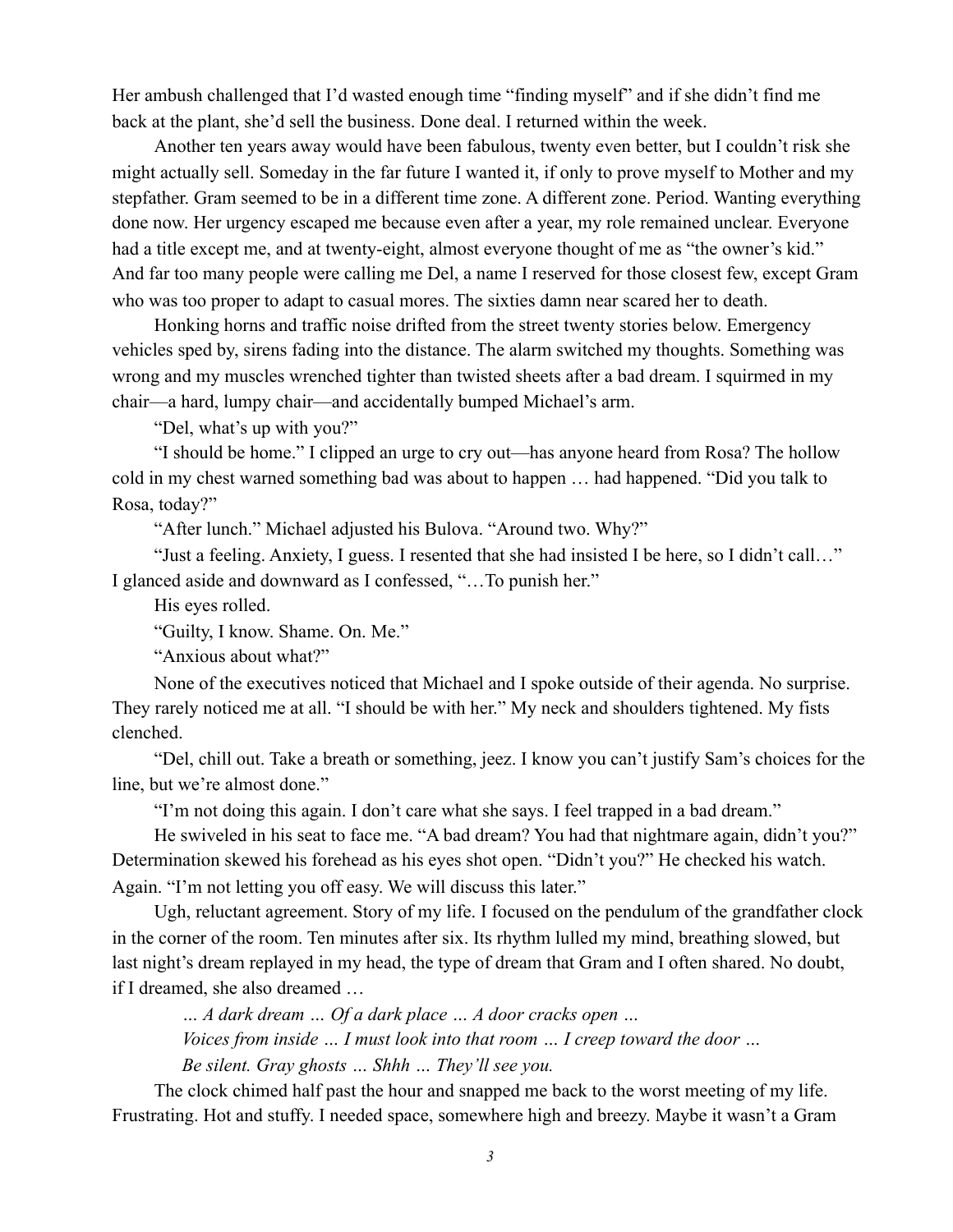dream after all. Maybe this boardroom was the room I feared to enter. Our senior executives, the gray ghosts. A forewarning of this unpleasantness? Or something worse?

"Del. Hey!" Michael rattled my shoulder. "Are you ready to go?"

I nodded as Sam rose from his seat. Meeting adjourned. Hallelujah. The men gathered in the reception area leaving Michael and me alone.

He hoisted his briefcase and mine. "You should have told me you were having those nightmares again. I thought they stopped. Didn't you tell me Chicago cured you?"

With a force that nearly popped a button, I fastened my suit jacket and grabbed my purse. "They did stop, but they've been creeping back since I returned to the business."

"And to your family?"

"A failed attempt at discretion. About four months ago they got bad."

"You've had them all this time?"

Silence. Nothing more to say, and he let it drop.

"We got a lot done today."

I shrugged, not as convinced. "I'm drained. Let's have a quiet dinner, in my room or yours, and not talk about work. You booked a separate room, didn't you?"

"Of course." A provocative smile curled his lips. "I can be discreet for as long as you want." His hand slipped under my hair and rubbed the back of my neck.

"Mmm, yes. Right there." The turn of my head guided his hand.

"Sam and I are meeting with the ad agency for breakfast at eight. Did you want to sit in?"

"I don't. You can fill me in on the ride home." I scanned the vacant boardroom and tucked the chairs under the table. An evening breeze carried the scent of light rain on concrete. I closed the window that had been propped open with a Lucite ad campaign award from 1968, then turned off the lights.

The room looked better in the dark.

The others were gone, and we were nearly out to the elevator lobby when the telephone rang at the reception desk.

"Let it go, Del."

My hand froze in midair as I reconsidered for two more rings. I snatched the receiver and pushed the button for line one. "Laura Delito."

Vinny Ferro, Sam's second-shift executive assistant rattled words without a breath. "I'm sorry Miss Delito, but I have bad news. She's okay, don't worry, but your grandmother was rushed to the hospital, and they called here when they didn't find you at your apartment. They said she's been asking for you. You should go directly to the hospital."

I set the receiver in its cradle on the third try and steadied myself against the desk. Surprise evolved to fear, then panic before changing to emotions that were all too familiar—new guilt for not being with Gram added to the shame I felt all day for not calling her.

Michael leaned against the door frame and snapped, "Now what?"

"It's Gram."

He stepped forward. Brow furrowed. Timbre softened. "Rosa? What happened?"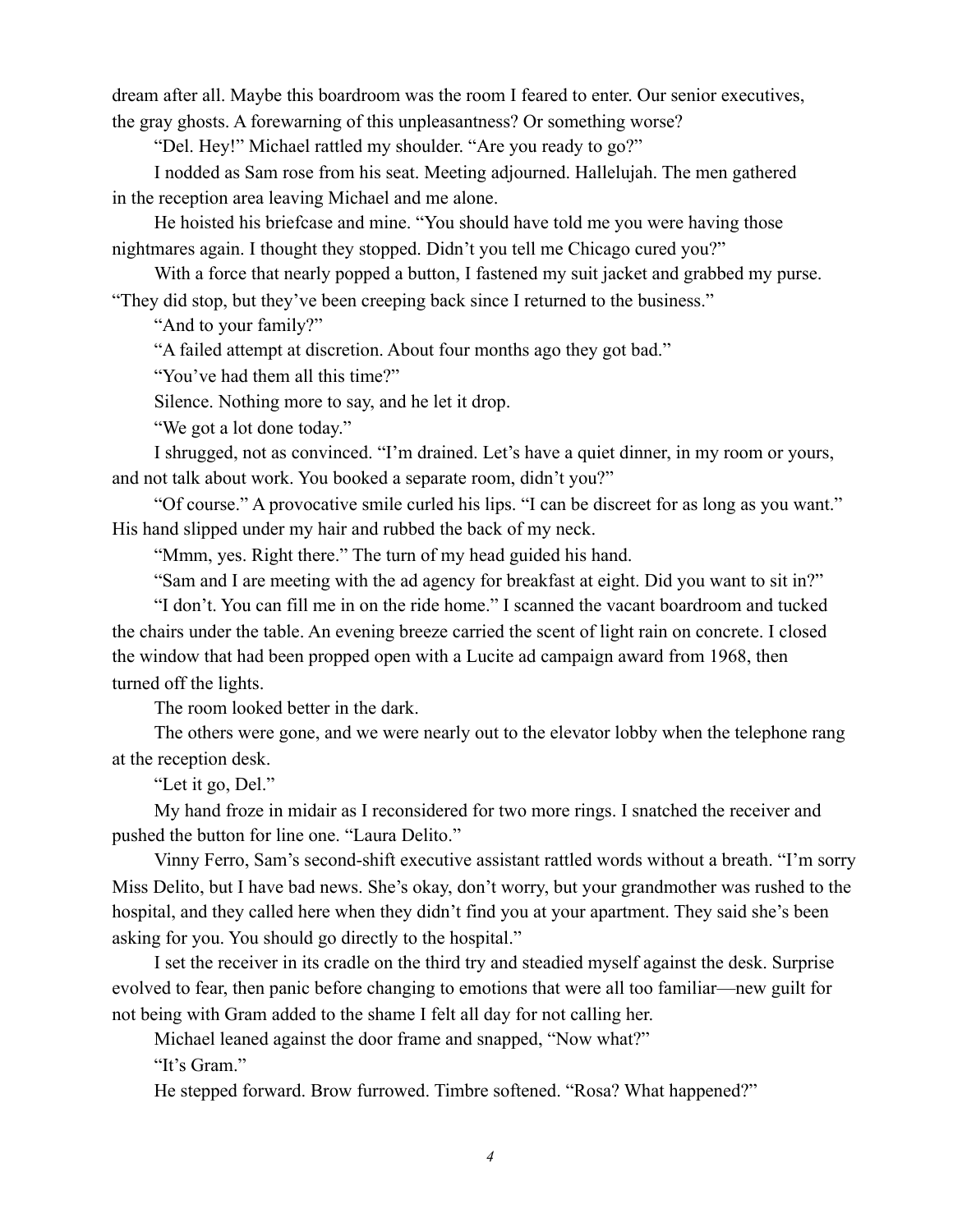Did Vinny say she'd fainted? Was it her head or her heart? The message blurred, but my gaping mouth said it all.

"Never mind." His hand rested on my shoulder. "We'll leave now. I'll pack and—"

I grabbed his wrist and checked his watch. "I've got forty minutes to get to Grand Central.

There's a train at seven forty. I'll get home quicker if I'm on it."

"That's crazy. I'll go with you. We'll take the car."

"It's so late and there's nothing you can do anyway. Go to your meeting. You and Sam take the limo. You'll be back at the plant by noon. Pack my things." I shuffled through my purse. "Here's my room key. I'll catch a nap on the train. This could be a long night."

Did Vinny say her room was 314 or 340? The other day Gram assured me she felt "splendid," and she had agreed to a full physical before Christmas. She had ordered me here. "Get involved, know the staff," she'd said. I caught the train just in time, but soon regretted I hadn't taken the company car. One hundred miles seemed so far and the ride too long for somber thoughts, and I regretted Michael wasn't beside me.

I should have thought through my plan.

I panicked.

MY FOOTSTEPS ECHOED in the third floor corridor of St. Mary's Community Hospital in downtown Barrows. My leather pumps danced along the gray and white checkered floor though I didn't feel like my feet were in them. Even though Gram could afford the best private care, she had always insisted on St. Mary's, as if she expected the Saint to relieve what ailed her. A faint sick odor escaped the disinfectant as I hurried to her room. Soft night lighting surrendered to the glare of the nurses' station at the far end of the hall.

*Cold chills my skin. A tunnel …* 

An eerie familiarity from my nightmare rolled shivers down my arms, then someone in a pantry whistled a cheerful melody, breaking the psychic connection.

In a few days, Gram will be home and all will be as it should. The idea tasted like a lie. Something was wrong and I knew exactly what it was, but if I allowed the thought to form for even a moment, my worst fear would be realized. Don't think it. *Too late. Gram will die tonight.* 

A five-foot statue of St. Mary posed on a pedestal was the only figure at the nurses' station. Painted eyes and outstretched arms did nothing to soothe me. My pace quickened through the hospital's east wing while I noted room numbers as I passed ... 304, 306, 308 .... I brushed against the hallway handrail as I raced toward something grim.

*I feel my way along a wall.* 

… 310, 312. The night nurse stepped out of room 314.

We collided.

She scowled as she peeked at her watch. "May I help you?"

"Laura Delito. To see my grandmother." My tone was polite but firm. Fully aware visiting hours had passed, I didn't need to be patronized by some snooty nurse. I'd had my fill of pompous attitude in New York.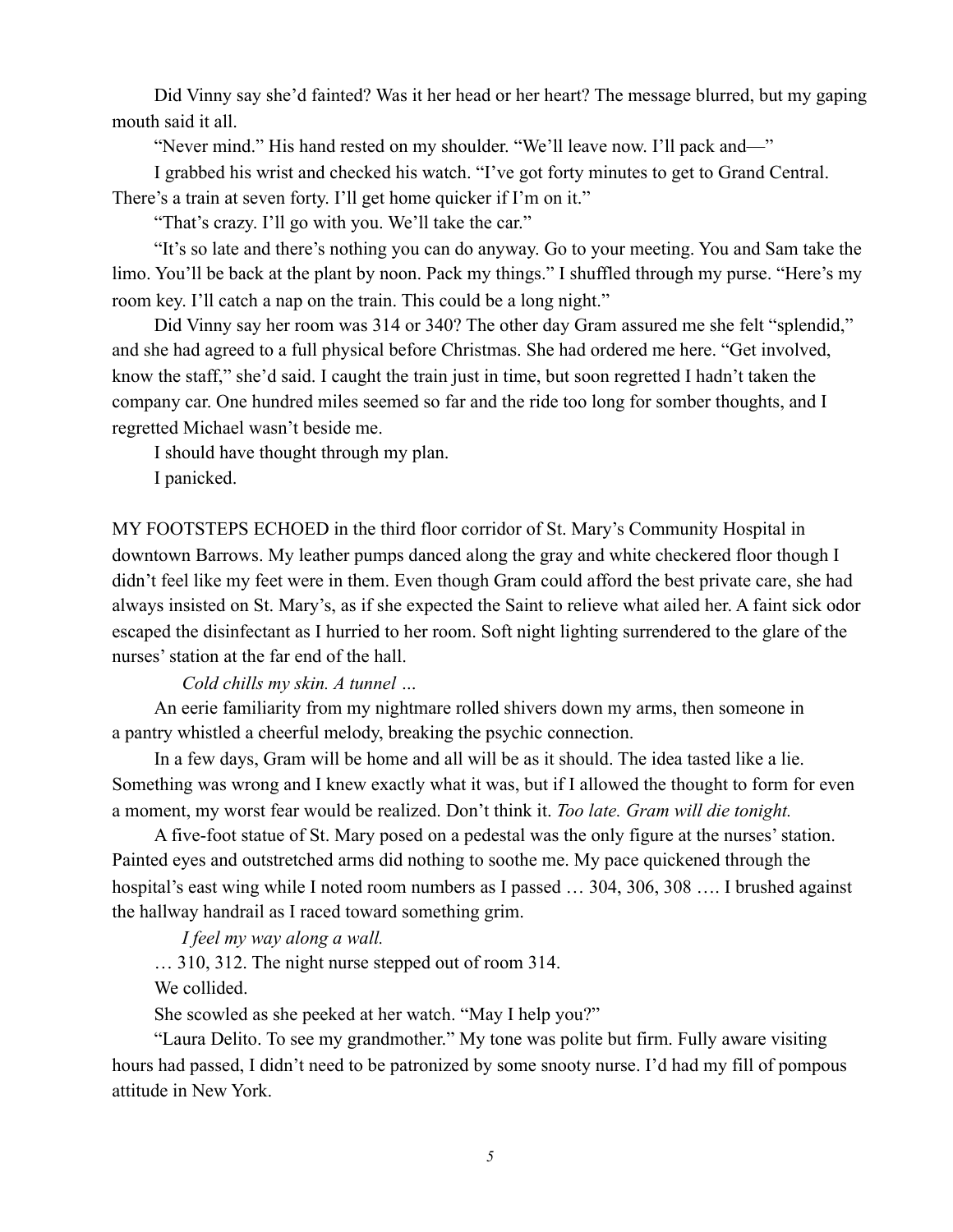Her stance eased. "She's been asking for you. Your office said you were away on business. We didn't expect to see you tonight."

"I want a doctor to explain her condition."

The nurse wore a gold band on her finger. Black raised letters printed on a white plastic badge read Ida Sturm R.N. Always get their name right, and you'll gain their respect. Gram had taught me. "Mrs. Sturm, you said she's been asking for me?" If she's talking, she's alive.

"I looked in on her a moment ago. She's awake."

*I see a line of light where the door cracks open. I stand alone, knowing I must look into that room.* 

I fluffed my hair and tugged my suit sleeves to my wrists to smooth the wrinkles.

*My hands tremble. My knees weaken as I creep …* 

I eased open the door. A heavy floral scent stuck in my throat like the flowers that had surrounded my father's casket, their smell so thick I'd nearly gagged.

*Some foul taste settles inside me.* 

"Get rid of these. Clearly the office staff overreacted. She hasn't been here four hours." I pointed to two small bouquets on the granite sill. "Leave those and give away the rest. The room smells like a damned funeral parlor."

"I'll see to it myself." She pulled the door closed, leaving Gram and me alone.

A fluorescent light mounted above the headboard bathed Gram's white hair and the white bed sheets in an eerie glow, heavenly bright. I thought I heard angels singing. *Maybe Gram was right about St. Mary.* Mismatched paint covered the walls with hues of olive green. Water stained plaster buckled in a ceiling corner where a pipe once leaked. I sat on the edge of the bed. "Gram, I'm here."

She smiled and attempted to push herself upright. "I'm so tired."

"Shall I let you sleep?" I pointed across the room to a brown leather chair, a tuft of stuffing bursting from its split arm. "I'm not going anywhere. I'll sit there while you rest."

"No, stay." Gram smoothed her hospital blanket like she did when I was a kid and she'd fan my skirt, arranging a seat for my guardian angel. With the sweeping motion, her intravenous tube tugged at the pole beside her bed where a fluid-filled bag hung. Bruised flesh ringed the needle piercing her arm. She winced as she picked at the tape that secured it. "*This* is what tires me. I seem to be withering faster than those cut flowers."

With a gentle hold of her wrists, I braced her arms still across her chest. Her skin felt like cold silk loosely hung on a wire hanger. Where was her vitality? When did this happen? "Stop it Gram. You'll tear out the needle and you'll bleed."

"No!" She shot me a clipped, frightened look. "No blood."

She panicked at the sight of it, which was uncharacteristic of one who so fearlessly tackled life. She'd once explained it reminded her of "a wicked time," but I couldn't imagine Gram in such a state. And she wouldn't elaborate. When she calmed, I released her wrists.

"Always remember who you are. Make me proud."

She wouldn't be proud that I'd almost thrown a tantrum at the sales meeting, or that my solution was to tune out, so I lied. "I'm trying."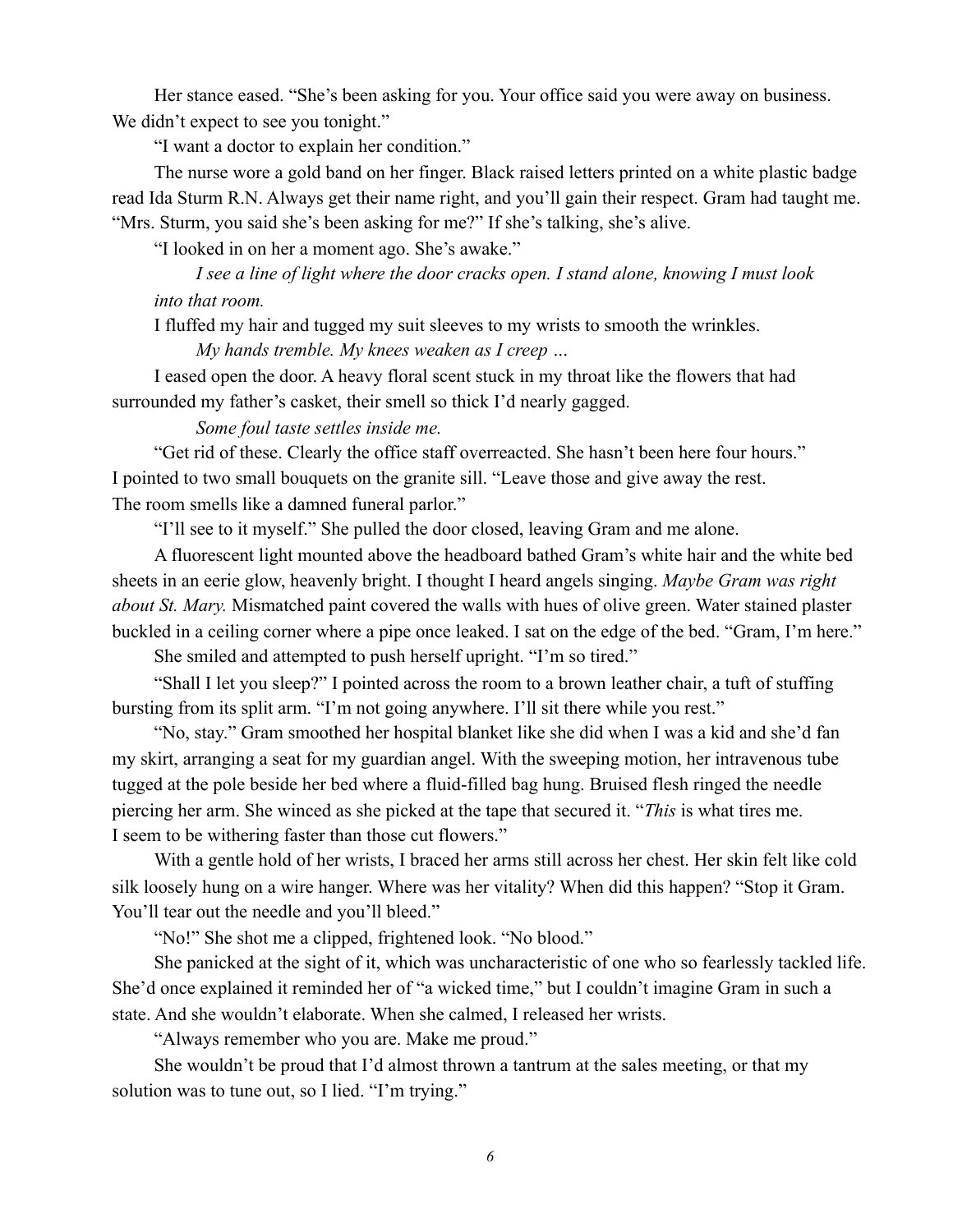"Sweetheart, there's something I haven't told you …" Her words stalled in a timid smile. "You know how neither of us likes surprises?"

I grinned, and shaking our forefingers at each other like we'd done ten thousand times, we said in unison, "No surprises," though her finger barely moved.

She struggled to point toward the bedside cabinet, the hint of a smile was gone. "There's something you should know … *must* know …."

"I only need to know you'll recover."

"… Something about my past … something a person might use against you …"

*Don't tell me.* I wiped my eyes with the back of my hand. I had to be as strong as she expected me to be.

"A secret I've kept … about the family …"

*If you confess now, you'll die.* 

Gram moaned. "Give me a minute." She pushed up on her elbows to sit higher on the bed and again pivoted toward the nightstand.

I spotted a plastic pitcher and filled a cup with water. "Is this what you want?"

She looked long at me before closing her eyes. She didn't open them again. When her last breath escaped, she shook as if chilled and slipped into death so peacefully, it was difficult to realize it had happened. But I knew.

I ran to the hallway and called for help. Shock locked my steps. My arms slumped at my sides. Scenes from Gram's life—of her and me and the business—flashed in my head. Colored beads, shiny chains, and delicate filigree stampings.

Everything was about to change. I knew days ago when she ordered me to New York and hours ago when I fled. I probably knew a year ago when I ditched Chicago. And she knew it, too.

Ida Sturm R.N. rushed into the room, felt for Gram's pulse and shook her head.

"Do something. We can save her."

"Your grandmother was quite lucid when she requested we not revive her. Why don't you wait in the hallway? I'll call again for the doctor." She left the room.

Was there something proper to do? I needed roadside guardrails and painted lanes. I colored inside the lines. Boundaries and rules maintained my illusion of order, so where were the rules for this?

"Wake up, Gram. You didn't finish telling me." I shook her harder than I intended. "Damn it. Don't you die on me!"

I looked toward the ceiling in a lame attempt to divert tears. I couldn't leave. "You can hear me. I feel you near. We shared dreams and nightmares and knew each other's thoughts." I stroked her hair. She always looked her best and she'd want that now. From the bedside cabinet, I set her purse on my lap and twisted the clasp.

A crumpled newspaper masthead sat on top. I flattened it on the edge of the bed. The year was dated 1900, the month and publication title torn away. *What the hell? Why was she saving this?* I stuffed it into my suit pocket.

Her gold-plated hairbrush weighed heavy in my hand as I fluffed her thin hair. It once fell to her shoulders, thick and shiny with a slight curl, auburn like mine. It's why they named her Rosa.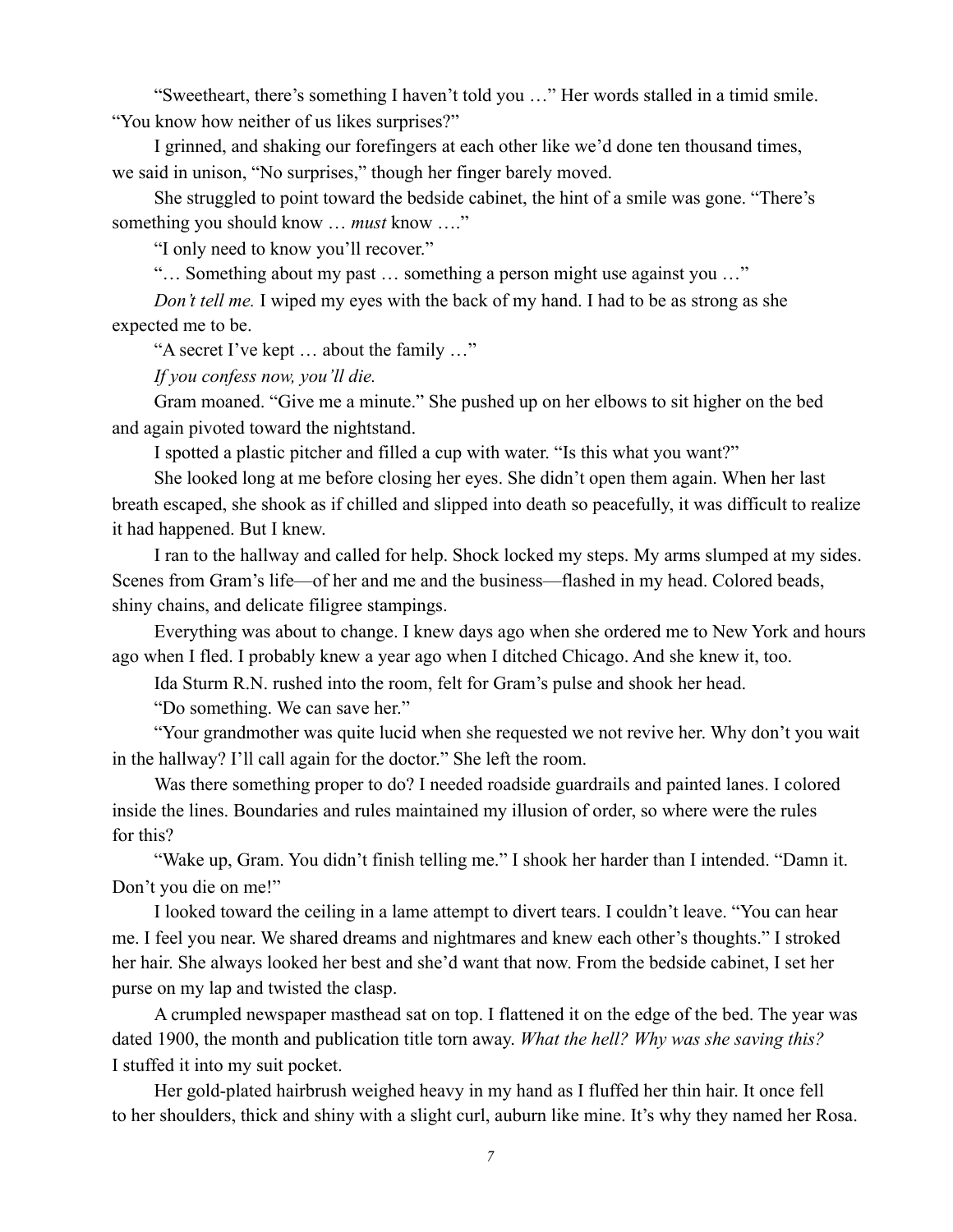I brushed it for the last time, like I did when I was small and playing at her dressing table with sparkling crystal bottles filled with scented lotions and exotic perfumes from the Far East. "I wanted to be like you and still do. You knew that, didn't you?"

A middle-aged man in a lab coat entered and nodded indifferently. He pressed his stethoscope to Gram's chest. "I'm sorry for your loss." He never looked me in the eye, just checked his watch and wrote on the chart hanging at the foot of her bed. I didn't even get his name.

It was official. Gram wasn't coming back.

Uncapping the moisturizer in the hospital's patient kit, I fought not to full-out cry while I massaged each swollen knuckle and finger, including the stub of her left pinkie. Gram had not been self-conscious about it, nor had she explained its loss. She was always there for my falls, my hurts. How did she lose her finger? When did it happen? What were the things in her life that made her hurt? *Was I one of them?*

My hand laid on her chest where her heart used to beat. "What was your secret?" When Gram pointed to the nightstand, I assumed she wanted water. Maybe she wanted her purse. An idea came to me as if Gram herself had replied—*The newspaper will lead to answers.*

"Rest in peace, Gram. I love you." I removed from the wall a framed print of St. Mary and propped it on the nightstand to guide the soul of Margaret Rosa Delito, Beloved Grandmother. Beloved mentor. Beloved friend.

Now, I could leave. The worst had happened and I could leave.

Maybe it was Gram's death I saw in my nightmare, her face pale like it was now her life drained. *A gray ghost.*

*Gray ghosts … Gray ghosts …*  Finally my nightmares would end. I was sure of it.

*Falling from a high place. Dark clouds. A sinking sun slashes red across the horizon. Field grass sways like ocean swells.* 

*Thunder cracks and hard rain stings. Falling. Falling.* 

MY BODY SLAMMED TO THE BED as if it had fallen from a roof or a tree, or that place from where dreams come. For a moment, I wondered where I had landed. My bedroom seemed to roll like a ship in rough seas. Salty sea air had drifted twenty miles inland from Long Island Sound to permeate the room. Gulls squawked as they soared over dumpsters in the parking lot. Cold to the bone and shivering, I rose from bed and closed the windows.

Seven miles across town from Gram's High Hill estate, my two-room apartment felt more like a hotel suite than my home. No favorite paintings adorned the walls. No family photos posed on my dresser. A set of twenty-dollar dinnerware didn't fill one shelf in the kitchen cabinet. I'd lived here a year and unopened boxes from Chicago remained stored at Gram's. Half my clothes hung in her closets. Neat classic clothes. Average. Straight skirts across the knee, not minis. Stovepipe slacks, not hip-huggers or bell-bottoms. Herringbone and tweed jackets, not satin or velvet, and definitely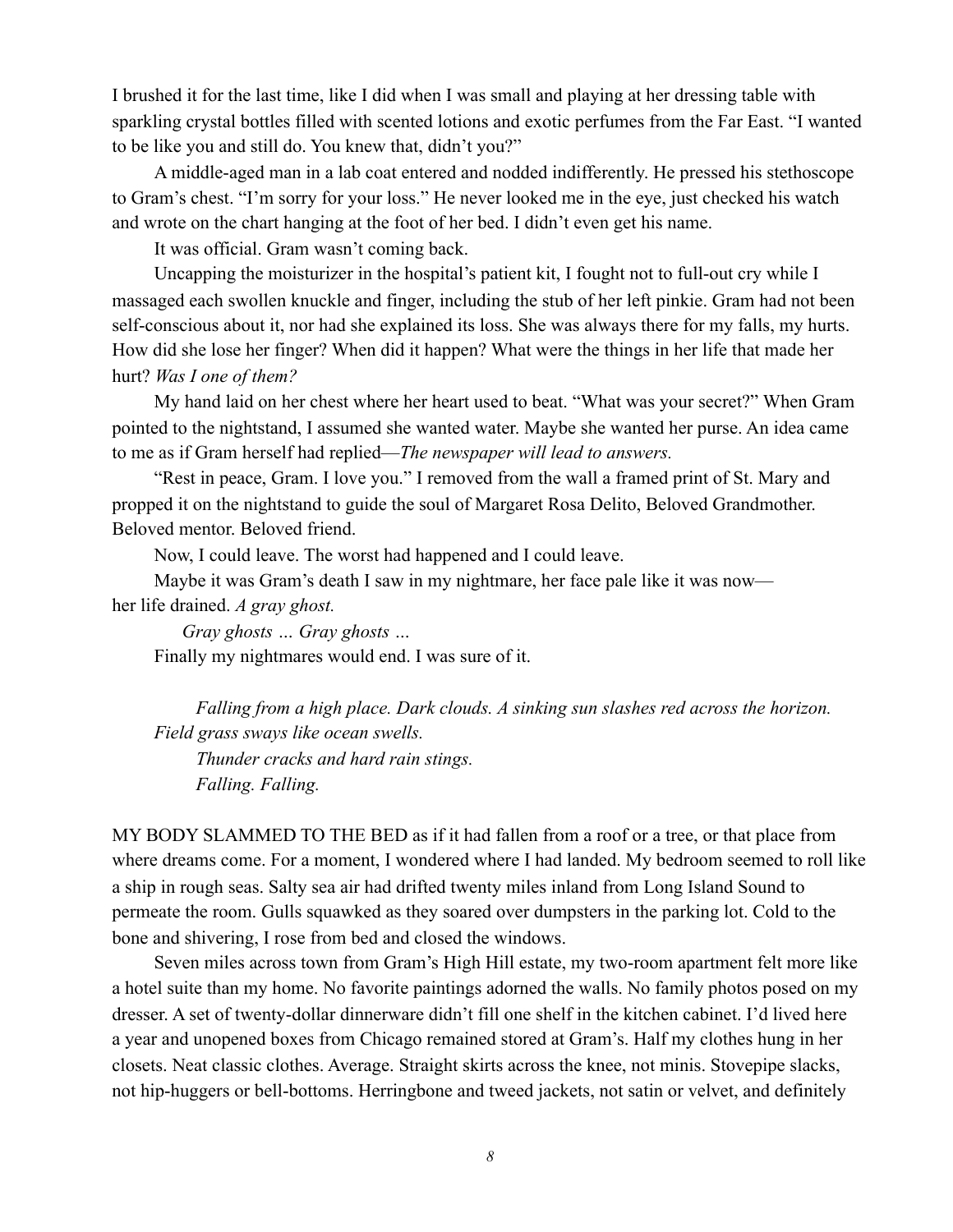not polyester. Wardrobe colors topped out at black, white, gray, navy, camel, and hunter green. Not trendy, but safe, always safe. Not the edge of average, but the smack dab middle of it.

Last night, I'd made a dozen or so calls from the hospital until my best friend, Marcia, drove me home. I'd talked to Michael in New York, then I crashed. Clothes on. Windows open. At least, I fell onto my bed.

I awoke feeling alone, not the live-by-yourself-alone that I cherished more times than not, but the singular loneliness you feel when you've lost your grandmother, your father—or yourself. *I wish Michael were here.* He should have insisted on staying with me.

My suit jacket hung over the back of a chair where I'd tossed it last night. While coffee brewed in the galley kitchen, I pulled the newspaper from Gram's purse and laid it on the counter. The title was missing, torn away and impossible to trace. Not even the library's microfilm archive could help. On the reverse side, a curious diagram had been drawn with a felt tip marker, a similar stroke weight to markers in Delito's design department and in Gram's office. The crude drawing indicated a large rectangle near the center. Straight lines like wheel spokes connected six scattered smaller boxes back to the middle box. A wavy line scrawled along one edge of the paper, and a bold circle highlighted an X that marked intersecting lines inside the large rectangle. *Great. What do I do with this?* It must have been important to Gram. Pointing to it cost her dying breath. I folded the paper and slid it into my Buxton billfold for safekeeping.

Today's reality was worse than my nightmares could ever be. Yanked from my Chicago adventure into Gram's grand Delito vision, but without her propping me up, who the hell was I?

Vague dream images lingered in my head like faces of forgotten friends. I tried not to presume the meaning of the falling ocean dream. I tried not to decipher what Gram had drawn on the old newspaper. I needed to be at High Hill, so I hurried to shower and dress and be with people as soon as I could—even if they *were* my family.

HIGH HILL WAS LOCATED at the maximum elevation on the outskirts of the blue-collar town of Barrows and offered the finest view of central Connecticut's countryside, though today I didn't notice.

Why great-grandfather Antonio Delito withdrew from the jewelry capital of Providence to settle in these quiet hills was a family tale learned long ago. He preferred a closer proximity to New York's business opportunities. And High Hill's stunning views had bewitched his young bride. She'd said it would be a grand place to live and a peaceful place to die, though no one could have predicted she would die so young.

I loved this house where I was raised, and even now, had spent more time here with Gram than anyone, more than in my own apartment. A Tudor structure had been added to the original stone and timber home, tripling its size to twelve spacious rooms, plenty big enough for Gram, Dad, Mother and me without stepping on privacy. Crawling ivy framed the front door and on each side, bright yellow mums filled large wooden planters. Inside, hand-woven carpets from Kashmir, Cappadocia and Iran adorned restored parquet floors. Eclectic furnishings from across the globe graced every room, making High Hill the Delito historical museum. *Who wouldn't want to live here?*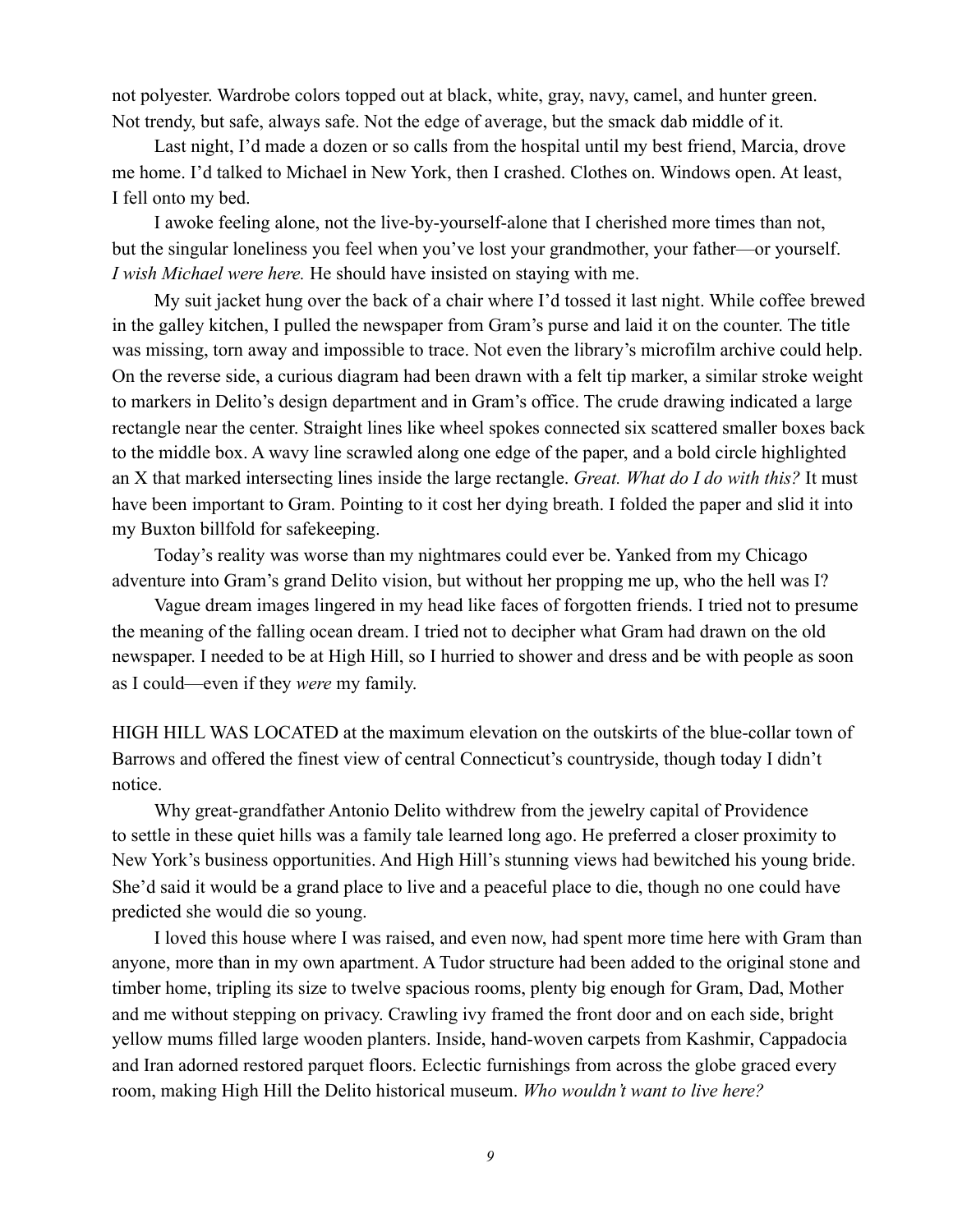The family was due to arrive at nine to schedule Gram's wake and funeral, arrange for flowers, food, lodging for visitors, and all the small things that busy a mourning mind. Gram's housekeeper brewed coffee and tea, and organized doughnuts and muffins on paper doilies set on silver trays.

I lit a half dozen bayberry candles and sat on an antique church bench in the foyer, staring at my fingernails, with Marcia by my side. We didn't speak, nor did we need to. As different as we were, she and I had been best friends since the second grade. Though I had little interest in local news, I was aware of the daily price of gold and silver, and the political situation in every country, at least the nutshell version. Marcia couldn't distinguish between Cairo and Calcutta, but she could tell you who was married, headed toward divorce, and who had garden tools on sale.

I felt like a Catholic schoolgirl outside Mother Superior's office, a common feeling when Mother came to call. I stretched my knit dress to cover my knees.

A car door slammed and my gaze snapped to the window. A chauffeur stepped out of the black Lincoln Continental and opened the passenger door with precision, as if his passengers would accept nothing less. I met them at the door while Marcia stood a safe distance behind me.

"Hello Mother. Sam." She and I touched cheeks, as if it meant as much as a hug or a kiss.

Fragrances of perfume and hair spray trailed Virginia Bender through the foyer, into the parlor and back, as I dutifully tagged behind. She inspected every corner of the room, chin up, head rigid as her eyes scrutinized every minute detail until her attention fell on me. "You must do something with that god-awful hair. Let me fix it." She lifted her hand to straighten my part.

"Lovely to see you too, Mother." I brushed her hand away.

"Call my salon, dear. I'm sure they'll squeeze you in, considering—"

"Considering what?"

She gripped my arm as if I was five and tugged me back to the foyer away from the others. "That everyone in town will see you at the wake. Don't embarrass me." She nodded at Marcia as if her scolding applied to both, and returned to the parlor. I did not.

"Embarrass her?" Marcia's eyes rolled. "You lost your grandmother and that's what she's worried about?"

I said to her, "I haven't lived with her for ten years. When will she treat me like an adult?" "They never do."

The grandmother clock, partner to the grandfather in New York, chimed Aaron Schaeffer's arrival. As corporate attorney for Delito, Inc., he had been Gram's closest friend for as long as I remembered. Believing he was a blood member of the family, I'd called him Uncle Aaron until my teen years when I discovered he and Gram were also lovers. Oops.

Sam entered the foyer. "Good to see you, Aaron." The clock chimed on. "Now that we're all here, let's get to work."

I interrupted, "Aaron, thanks for coming so soon."

The housekeeper took his coat.

Sam grabbed a coffee and took a seat beside Mother.

Aaron held my hands to his heart for a long time, his eyes puffy as if he'd been crying. "She was dear to me. More than a client and friend, she was—"

"I know she was."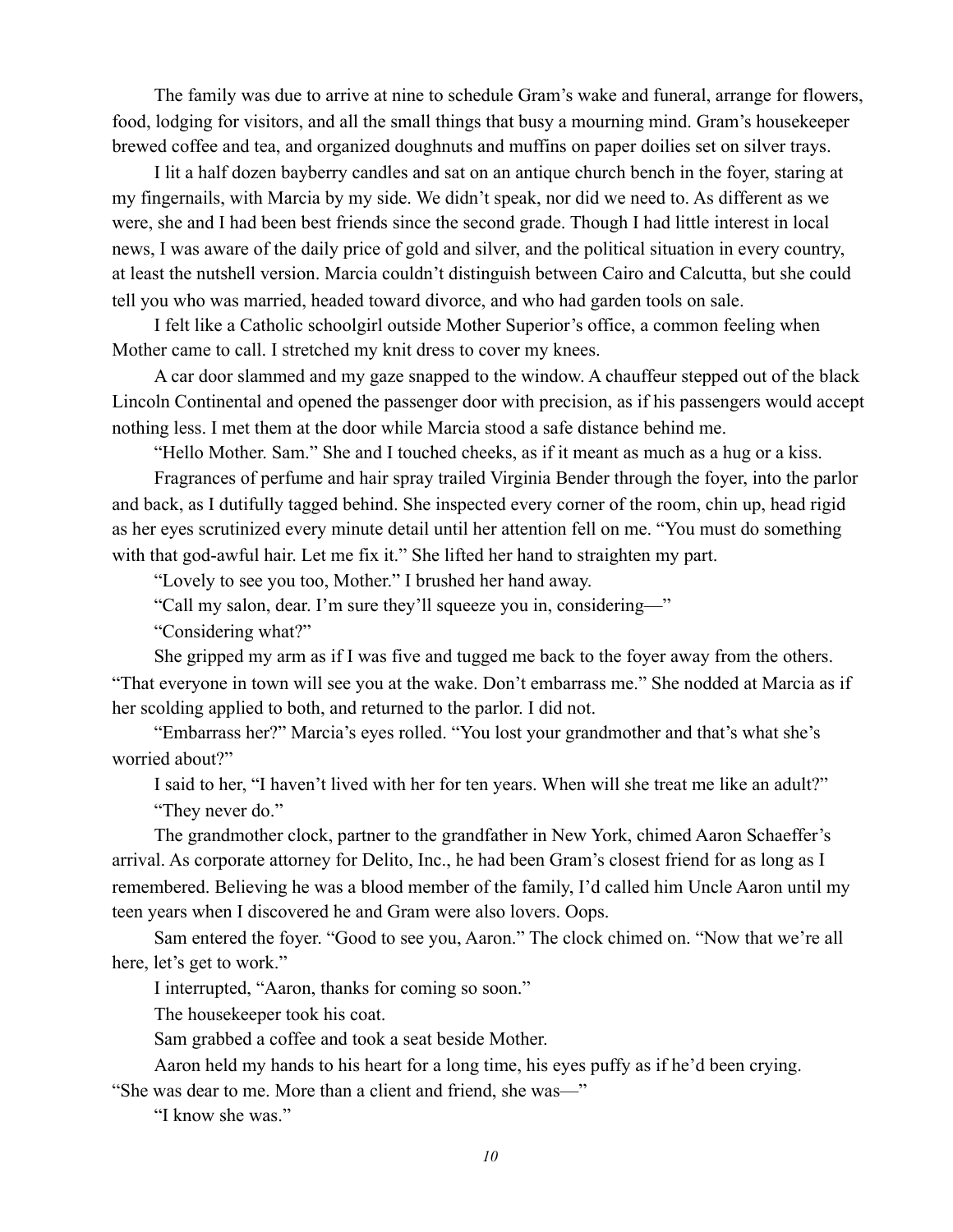Aaron nodded at Marcia, then greeted Mother.

When I saw the company car, a white limousine, enter the long straight driveway, I hurried to the door. Michael stepped from the rear seat. *Thank God.* He draped his overcoat over one arm and carried his briefcase with his other hand. Vinny Ferro exited the opposite side and followed Michael up the gray slate path. Dried crimson leaves cracked beneath their feet. I waited by the open door. Weathered and worn, it looked the way I felt. But Michael was here now. No detail would be overlooked. No mistake would slip by. He would watch my back.

After setting his case in the foyer and balancing his folded coat on top of it, I expected an embrace, but he merely kissed my cheek, no more affectionately than he'd greet an acquaintance no more than Mother and I had greeted each other.

He leaned closer and whispered, "Virginia and Sam are watching in the mirror."

Vinny scanned the foyer furnishings. "I'm sorry for your loss, Miss Delito."

His condolence acknowledged, I gestured that he enter the parlor and leaned toward Michael. "Stay until plans are complete, then you should go to the plant. I can't think about business right now. I don't remember my schedule or where I'm supposed to be. It frightens me that I can't concentrate. My mind seems to be slipping away along with confidence to make decisions."

"Don't worry about business, I'm here. I'll see that Vinny is useful, too. He insisted on coming. I hope you don't mind."

As Vinny followed the housekeeper toward the kitchen, I shrugged. A low-level employee didn't belong at an intimate family meeting, yet I realized Gram was also Delito, Inc. and vital to more people than only me.

Michael ran his hand down my back, following me to join the others. I sat across from Mother and Sam, and Michael took a seat next to me, but not too close. The sides of opposition were clearly defined. He recorded funeral particulars in his ever-present notebook then tucked it into an inside jacket pocket. Now I could be sure everything would happen precisely when it should. The full itinerary was determined within the hour.

"I'm taking a room at the Regency for a few days," he said. "It'll be more convenient than driving from Hartford, and I'll be nearby if you need anything."

My fingers brushed against his hand.

"Sam, come ride with me to the office. I've got the car." He also signaled Vinny to exit and discreetly winked at me.

Sam mumbled, "Exotic flowers, more limos. Too much money. The Old Lady is gone after all."

He always called her that, The Old Lady. Gram never minded, but I did. I bit my tongue.

"You couldn't wait two minutes. You had to say it in front of her." Michael nudged him outside.

"I didn't mean anything by it. It was a joke between us."

I barely heard Sam's halfhearted apology. A joke? They'd no sooner passed through the door when a sudden gust of wind slammed it shut. Its chill swept through me and roamed the house like a familiar spirit.

Gram had just said goodbye.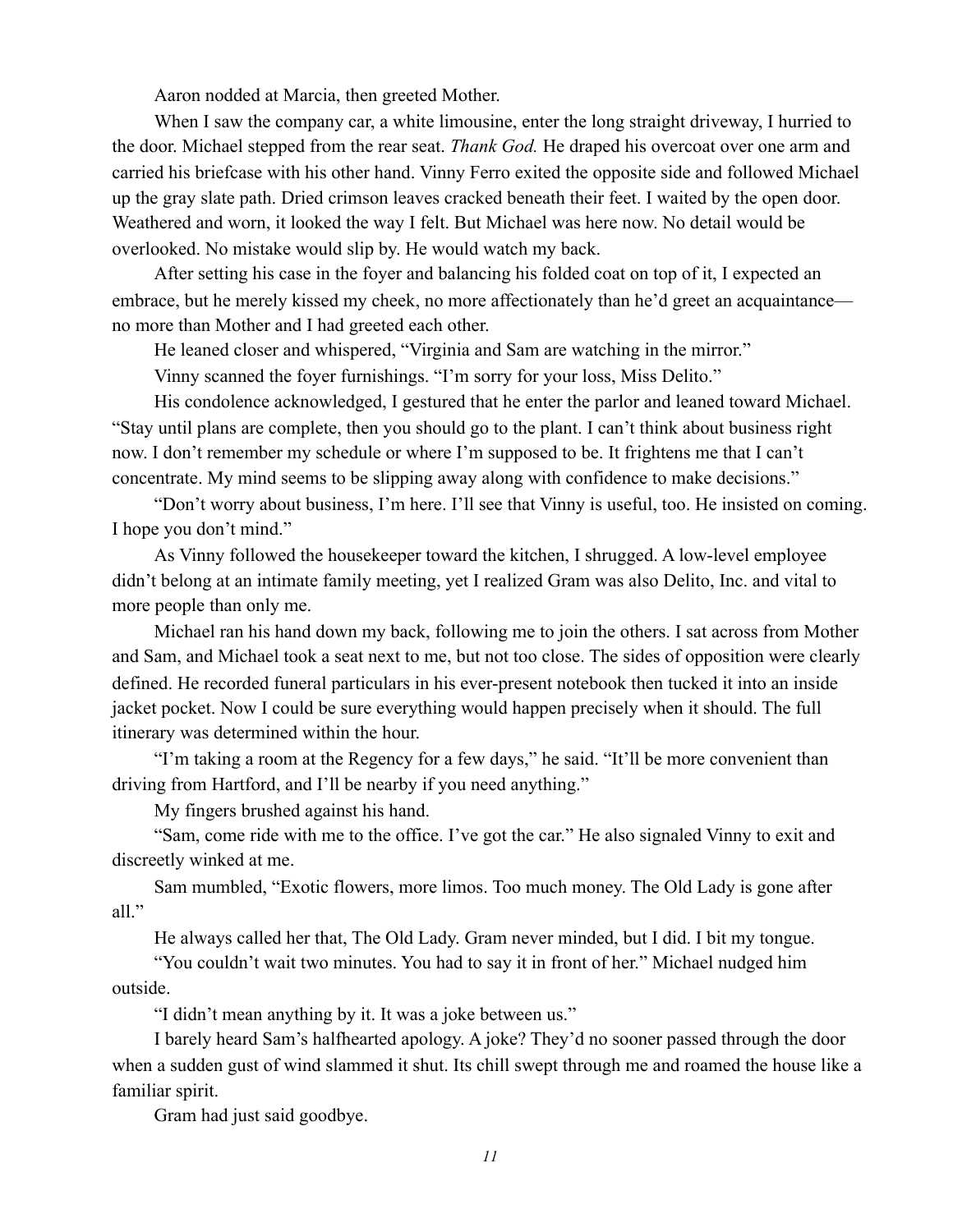The limo vanished from sight and I couldn't help but smile. *Michael, the perfect man, takes out the trash without being asked.*

WITH HIGH HILL EMPTY of guests, the housekeeper tidied up and left for home. I lay on the sofa and pulled a blanket over me. It was nearly four when I awoke and dusk was near.

Wandering from room to room, feeling only the stillness, hearing only silence, I sensed Gram's presence. *Are you here? You're in my thoughts.* I recalled the things I should have said to her, but didn't. All the things I wanted to say and needed to say, but never could say.

*You appeared to have everything a person could want, yet when you smiled, your eyes seemed to weep. You thought I didn't notice, but I did. I wanted to ask why. But I couldn't. This thing was always between us—between you and everyone. Did you never beat your demons?* 

In a bedroom Gram had reserved for my overnight stays, I removed my knit dress, pulled on a cable knit sweater and jeans, and tucked them into knee-high leather boots.

Passing through the den and out the French doors to the rear flagstone patio, my hands punched into my pockets. Stomping around the perimeter of the grounds, I was angry at Gram for dying, like I had been when my father died. The stone wall dividing the fields was a natural place for separations and farewells. Alone, abandoned and lost, I sat numb on the largest boulder, hammering my fists against my legs in a rhythmic mantra that wooed me into a trance. My stare locked toward the horizon. Blue and lavender splashed the sky like a watercolor wash. Tendrils of the old weeping willow in the far west field swayed like a forest of seagrass turned upside down. The field's tall, dry vegetation waltzed in glorious waves in a crisp breeze. Golden sun bathed the meadow, making it appear more like the sea than the earth, an ocean mirage from another time. Or a recent dream?

Red slashed the skyline as the sun died in dark clouds. The wind smelled electric. Rain stung like ocean spray. I raced the storm back to the main house, bolted the doors and drove across town to my apartment.

COVERAGE OF GRAM'S DEATH dominated the news for three days. By the time of her wake, the feeling of loss in town had reached a fervor. Four patrol officers directed traffic at the funeral home parking lot and nearby intersections. The line of mourners stretched to the street as community leaders and curiosity seekers arrived to pay respect. Though my immediate family was small in number, Gram's influence had impacted business and government across the state. And though the Delito fortune was a distant memory, we remained Barrows' royal family.

Marcia and I sat quietly until public entry began. Our high school acquaintances would likely attend, and she seemed eager for reunion.

When the crowd filed in, Aaron Schaeffer and I joined Mother and Sam in the viewing parlor. Michael was somewhere nearby.

A pleasant scent of lilies competed with roses. People knelt at Gram's open coffin to mutter prayerful farewells, then greeted the receiving line saying how sorry they were, how wonderful she looked and how much they'd miss her. I didn't mind that their words of sympathy were likely superficial, they eased my pain.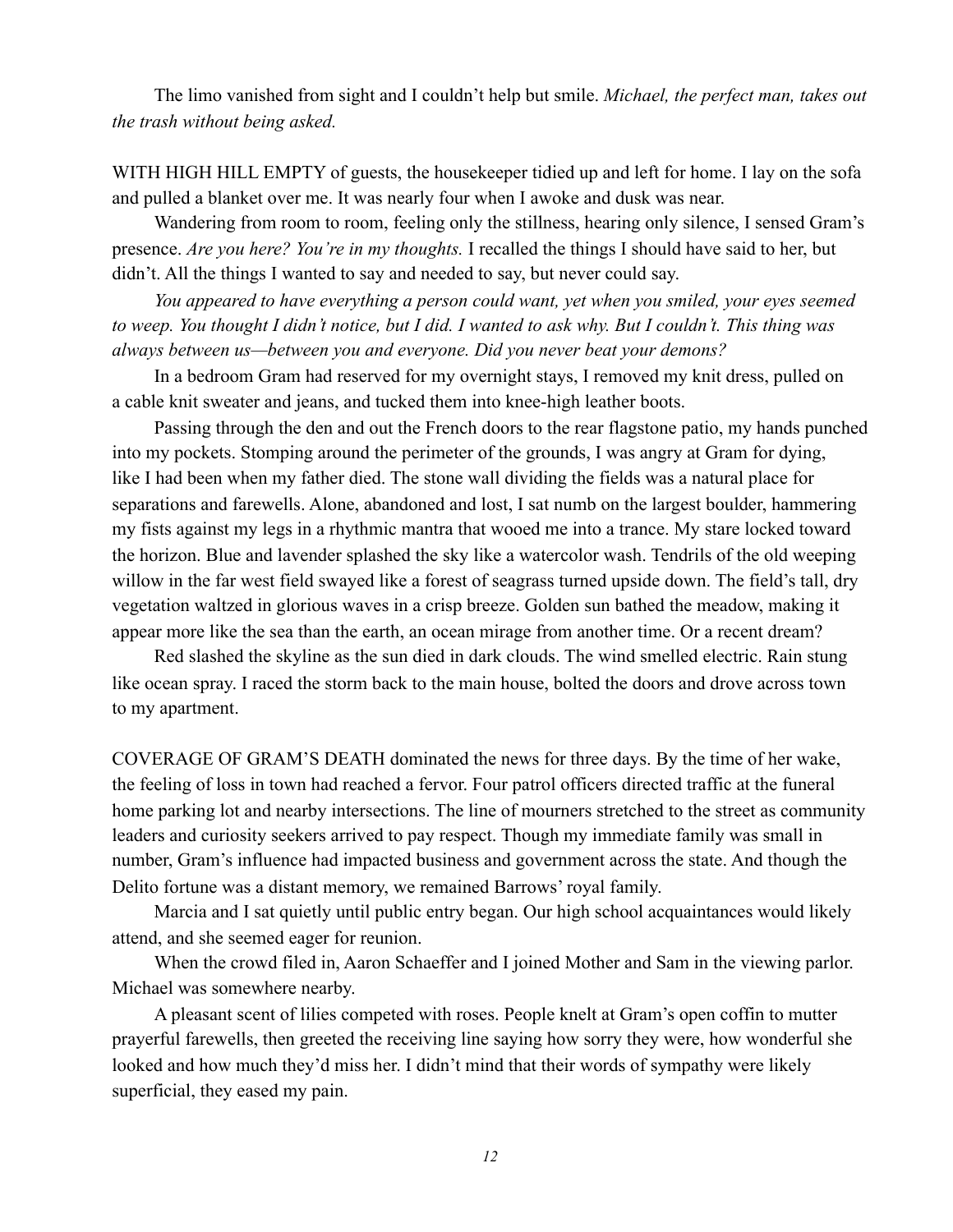Marcia stood behind me, ready to remind me who was who. Small clusters of guests gathered in various parlors for conversation. After an hour and a half, the steady line of strangers made me realize that outside of business, I had few good friends. Then I saw him. Jimmy Cassella, my first love, and he needed no reminder. We were the couple everyone had envied. "Sure to be married," everyone had said. Marcia still hoped.

He caressed my hands as we spoke. "Need a break? Walk with me and I'll find some coffee."

Marcia poked me from behind until I consented. "I'd love a cup of coffee … served with fresh air."

We passed through the outer parlor where Michael conversed with Vinny and other Delito employees. Their contrast stark, Michael was meticulously tailored—smooth, polished and perfumed, while Jimmy was earthy and rugged with thick brown hair that needed trimming. What was likely his only suit, fit snugly across his broad shoulders.

"You look great, Laura. Tired, but great. This has to be hard on you." Jimmy rushed the words. Then turned his head before I could see him blush. It was something he'd done for as long as I'd known him, like calling me Laura. Being near him felt like slipping on worn loafers, marred and scuffed, but broken in and comfortable. The circumstance was wrong, but I couldn't deny our physical attraction, even though I wanted to.

The son of the funeral director delivered foam cups of strong coffee from a service room. Jimmy and I were soon out the door and strolling down a footpath narrow enough to force us close. We sat on a wrought-iron bench that felt cold against my legs even through my wool skirt.

"Marcia tells me you're in the construction business."

He roared a deep belly laugh. "Yeah, she keeps me up-to-date about what you're doing, too." He slid closer and rested his arm on the back of the bench as if we were still teens at a drive-in movie. "Isn't it funny we never run into each other?"

"I don't see anyone in town. I'm in and out of the office and rarely go out. My small apartment at Victoria Towers is adequate for now with minimal furniture, no pets, and neighbors I've never met." My hand landed on his knee in an automatic and natural motion until I realized what I'd done and jerked it away.

He swiped his chin. "I know the Towers. They're well-built."

At the entrance of the funeral home, another group of visitors had arrived—my cue to remove myself from increasing discomfort. "I should go. It was nice to see you." My words sounded unconvincing and I didn't want them to be. "I mean it. I'm happy to see you."

Jimmy walked me back to the door and paused, turning the moment delicate. "Laura, I'd like to … Call me … I mean, if I can do anything." He kissed my cheek, lingering a little too long. Breathing a little too deep. Squeezing me a little too tight.

I backed away.

Michael stood outside the door. I didn't know how long he'd been watching. "Del, someone's been asking for you. She said you don't know her, but she must see you."

His arm around my waist guided me through the viewing parlor to a corner sitting area where the woman waited. She appeared to be well into her seventies, maybe eighties, with blue eyes, gold framed glasses, and a light wool coat that smelled of mothballs.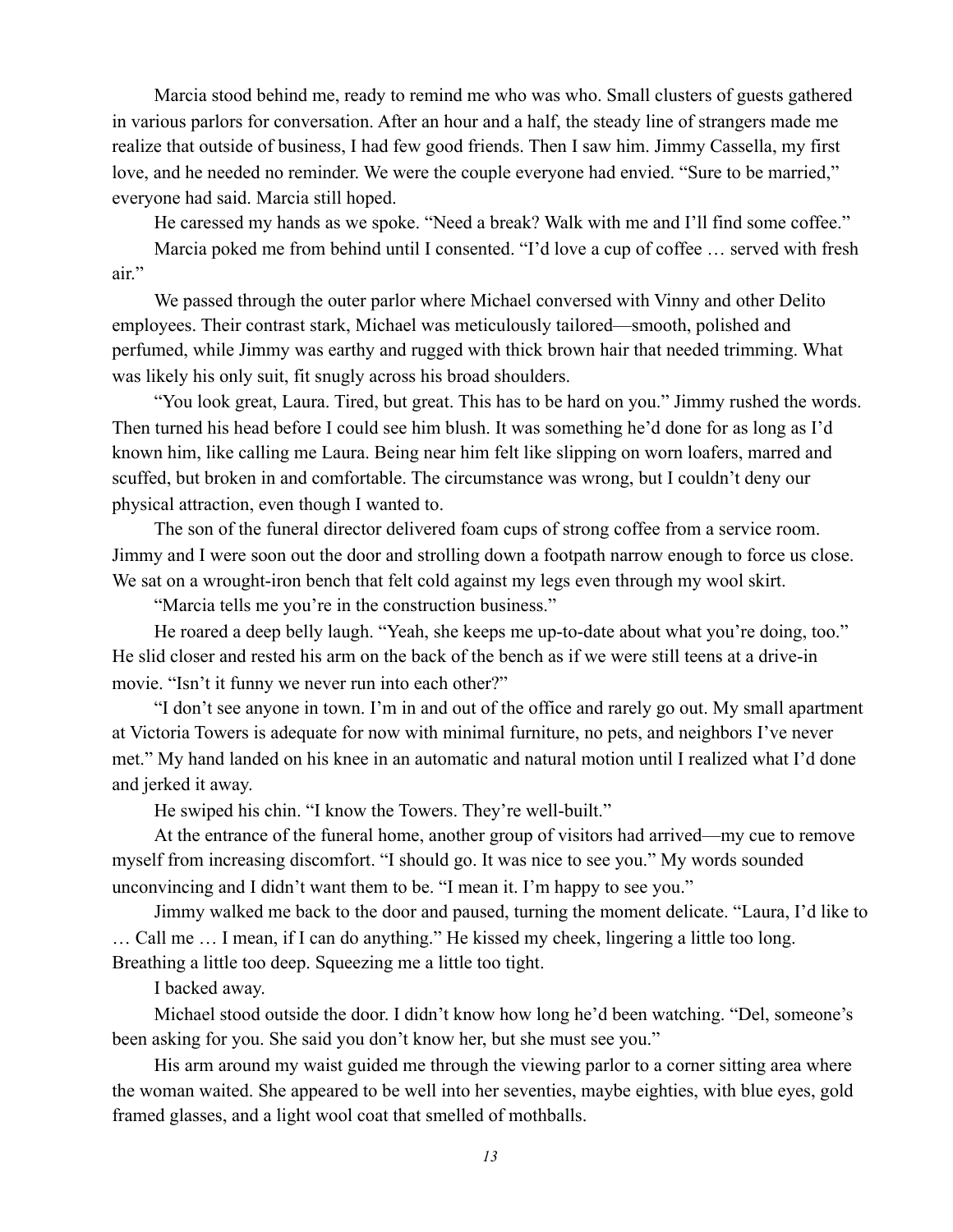"Laura Delito, this is Emma Collings," he said.

The woman's gaze shifted from Gram's coffin. Her head tipped upward as she stared. "You have her eyes." Her expression lightened with a hint of a smile. "Can we talk alone?"

Our conversation might need a quiet place. A simple look toward Michael was enough. I didn't need to ask.

"There's a vacant meeting room off the outside parlor." He helped Emma from her chair. After seating us in the private room, he left, closing the door behind him.

"You knew my grandmother?"

"We were close friends. More like sisters."

I slumped backwards in the Queen Anne chair. I knew little of Gram's early years. She'd never spoken of them, and I was sure I hadn't heard of Emma Collings. I'd have remembered the name. "How did you know her?"

Emma remained focused on my features. "It was a long time ago."

I'd often wondered if the cause of Gram's pain was rooted in her childhood. Part of her had been closed. Isolated from everyone. Whatever her secret, it didn't deserve the misery it had inflicted, especially after so many years. I'd often wondered, if she *had* shared her burden, would I have said, "Is that all?" I knew enough about Mother's side of the family, but on the Delito side, all I'd been told, apart from the typical press release version, was that Gram was born and raised at High Hill. Emma Collings might add color to that sketchy picture.

"We were both near twelve when we lived at The Farm. I loved Maggie and cherished her stories. I know it sounds, ah, odd, but I enjoyed our time there."

Her pauses were laced with confusion and her most conspicuous error was that Gram was called Rosa, not Maggie. Yet, she said the name so definitively. Either she'd wandered into the wrong funeral parlor or Gram's past hid more secrets than I suspected.

"She told stories of her father's travels and the places he would take her one day."

That much was probably true and consistent with Delito's growing business.

"We had great fun, milking cows, drawing pictures, dressing up. I remember like it was yesterday."

*Gram milking cows? This woman is freaking me out.* 

"Play was a wonderful escape." Emma reached into the small purse she clutched on her lap. "I kept something that belonged to her. You should have it."

Inching closer, I brimmed with the expectation of new information.

"I had forgotten about it until I saw her obituary in the newspaper."

Fetching the treasure, Emma dropped the bundle onto my open palm. A lace border framed a linen handkerchief. The old woman's eyes encouraged me to unfold the loosely wrapped gift. A three-inch golden key hung on a gold chain. Pinched between my thumb and forefinger, I examined the unusual design. "It's lovely."

She snatched my wrist with unexpected strength. Her voice rang with sudden urgency. "Maggie begged me—"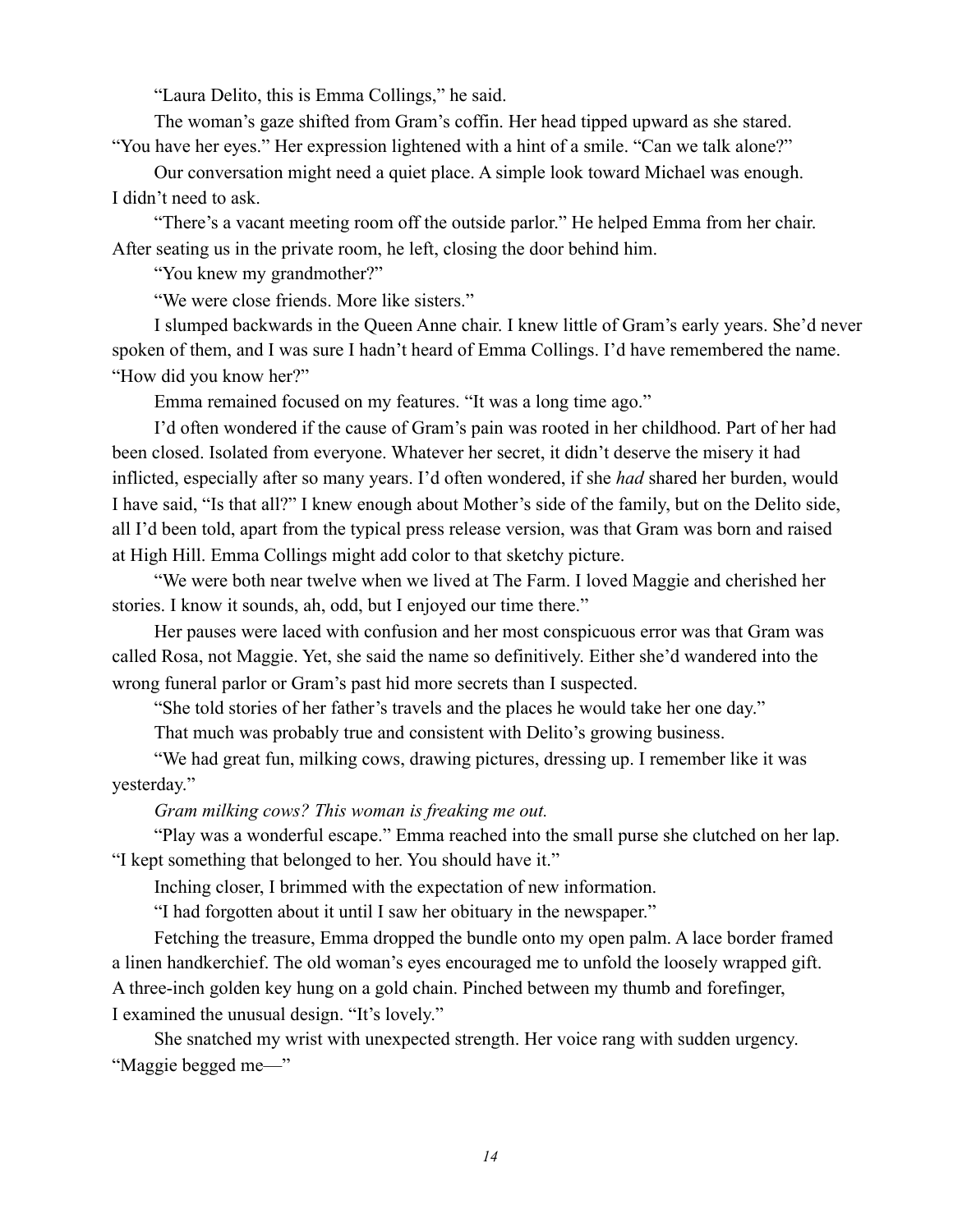Her eyes had a faraway look as if she were glimpsing another time, as if she were there, a child again, not hesitating as before, but swept to her past like driftwood torn from a riverbank by spring floods.

"She begged me—to guard it with my life."

With hands trembling, her expression changed as if memories from decades ago surged into her. Her eyes exposed a troubled soul. Same as Gram's eyes. I was lured by them. What had they seen? They'd seen that part of Gram's life never shared.

Grandmother. Someone wonderful.

#### *Something horrible.*

A knock at the door startled me, and yanked us back into real time.

"Sorry to interrupt." Michael leaned in. "Your mother is preparing to leave."

"Damn." The word escaped my lips before I could stop it. I covered my mouth. "Please excuse me, Emma. I'll be right back. There's so much more I need to know."

Only a few minutes passed, but when I returned, Emma was gone. Perhaps she'd traveled too far into her past, too deep into her mind. Maybe she couldn't, or wouldn't, allow herself to remember. Or perhaps she remembered more than she could bear.

A disconcerted feeling that nothing was as it seemed to be was all that lingered of the old woman's visit. My world turned on end. I'd been doubting my career as jewelry designer and questioning my life's purpose. I was a guest in my own apartment, suffered a dreadful relationship with my mother and worse with her husband. And I was unsure of how Michael and I fit together. Now, all I had known about Gram, the one person I trusted, was gutted.

The gold chain of the antique key slithered between my fingers as it fell into a graceful swag, swaying like a clock's pendulum. But even time seemed warped as I faced the fog of my family's past and of my future. Guardrails were torn off my road, outlines erased from my story and my colors were spilling out.

I closed my hand and held tight to the only truth I could grasp—a golden key wrapped in soiled linen.

### $\sim$  TWO  $\sim$ 1899 • Spring

MAGGIE DELITO HID in her secret place high above High Hill's west field. The massive limbs of an old weeping willow tree easily held her twelve-year-old frame. Father knew of her secret place, and she peeked through the willow's trailing branches to see him crossing the field toward her. With each step, he planted his walking stick into the earth and pushed it away as if driving a raft upriver. His gait was determined, his path direct. His leather boots crushed a trail in the tall grass, though he spared wild flowers if he could.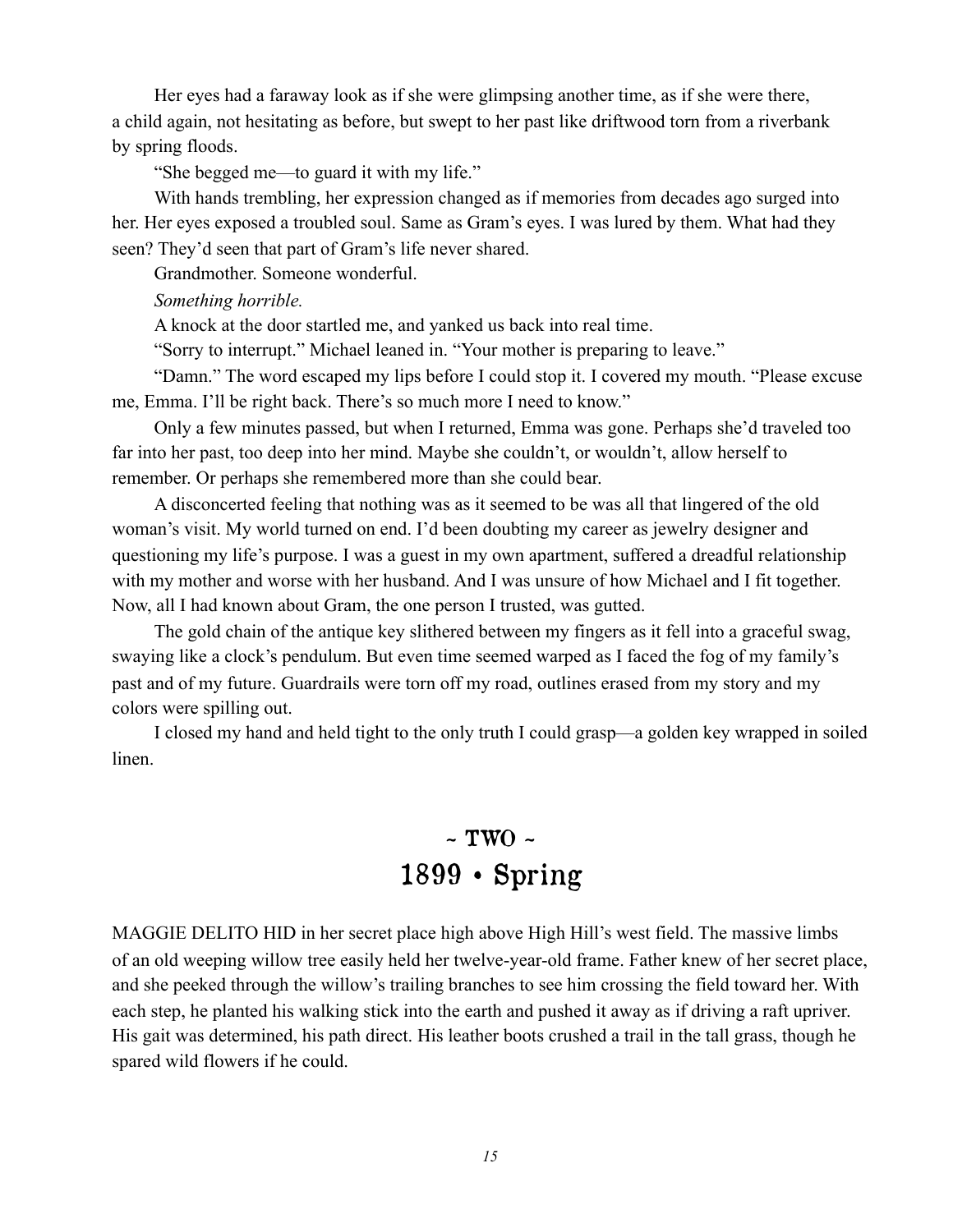Father touched a flame to his pipe until puffs of blue smoke curled up from under the brim of his woolen hat. He tugged at the ends of his mustache, something he did when he was troubled, and twisted them upward to form a deceptive grin, masking what his purpose might be.

Twigs snapped underfoot as he neared. At last, his broad shoulders rested against the tree as he tapped his staff twice against the bark, his signal for Maggie to descend.

Eager arms and fit legs hugged the familiar limb as she eased toward the trunk. A small branch snagged the ruffle of her blue calico dress, but a sharp tug freed the cloth. Father waited below with his good ear tilted as if he listened for the sound of skirts rustling against bark. He braced himself against the trunk when she stepped onto his shoulders.

She slid to the ground and stood before him, hiding the tattered fabric. Father glanced at the dress clenched in her fist and offered a forgiving smile and an outstretched hand.

Not a word passed between them as they strolled alongside the stacked stone wall that divided the east and west fields. Father cherished the open space in the middle of the meadows. It was *his* secret place. He leaned his walking stick against the wall and snuffed smoldering tobacco from his pipe before setting it on the stone. With his handkerchief wrapped around his forefinger, he wiped smudges from her face. Their eyes didn't meet until he lifted her onto his lap and snuggled his arms around her.

"You're leaving again, aren't you? Like last year and the year before. I don't want you to go." She jumped off his knee, pulled herself free, and socked his legs with her fists.

He let her.

"Business demands I leave within the week, but until then, we will spend all of our time together." The tips of his fingers brushed her tousled hair, nudging curly auburn bangs away from her eyes. "Who is hiding under there?"

Maggie's chin puckered and quivered.

Father angled his head. "Are you about to irrigate the fields?"

She held back a smile to punish him—and stifled her tears to please him. "Only you and me, you promise? Not Sally and not Carlotta?"

"Do you call me Antonio?"

The absurd suggestion made her giggle. "Father, I could not."

"Then you must not call your mother, Carlotta. Even Salvatore addresses her properly."

"I don't care what Sally names her."

His eyes rolled in an exaggerated and comical way. "And you must not call your brother by a woman's name. Address people by proper Christian names."

"He lets me call him Sally." She paused and glanced aside. "So long as no older boys are near."

"Carlotta did not give birth to him, yet he shows her more respect. What am I to do with you?"

When Father traveled, a carefree life had been impossible for Maggie. Carlotta claimed her stern discipline was necessary to "compensate for Father's pampering." Pampering! Normally, High Hill was the family's sanctuary from the noisy, dirty streets of the booming manufacturing town of Barrows. But when he was gone, Carlotta refashioned privacy into Maggie's prison. No tutors. No friends. No visitors. She was locked in her room at night while Carlotta visited the town or tavern. Even servants were sent away. Telling Father would surely worsen her plight. And she did not tell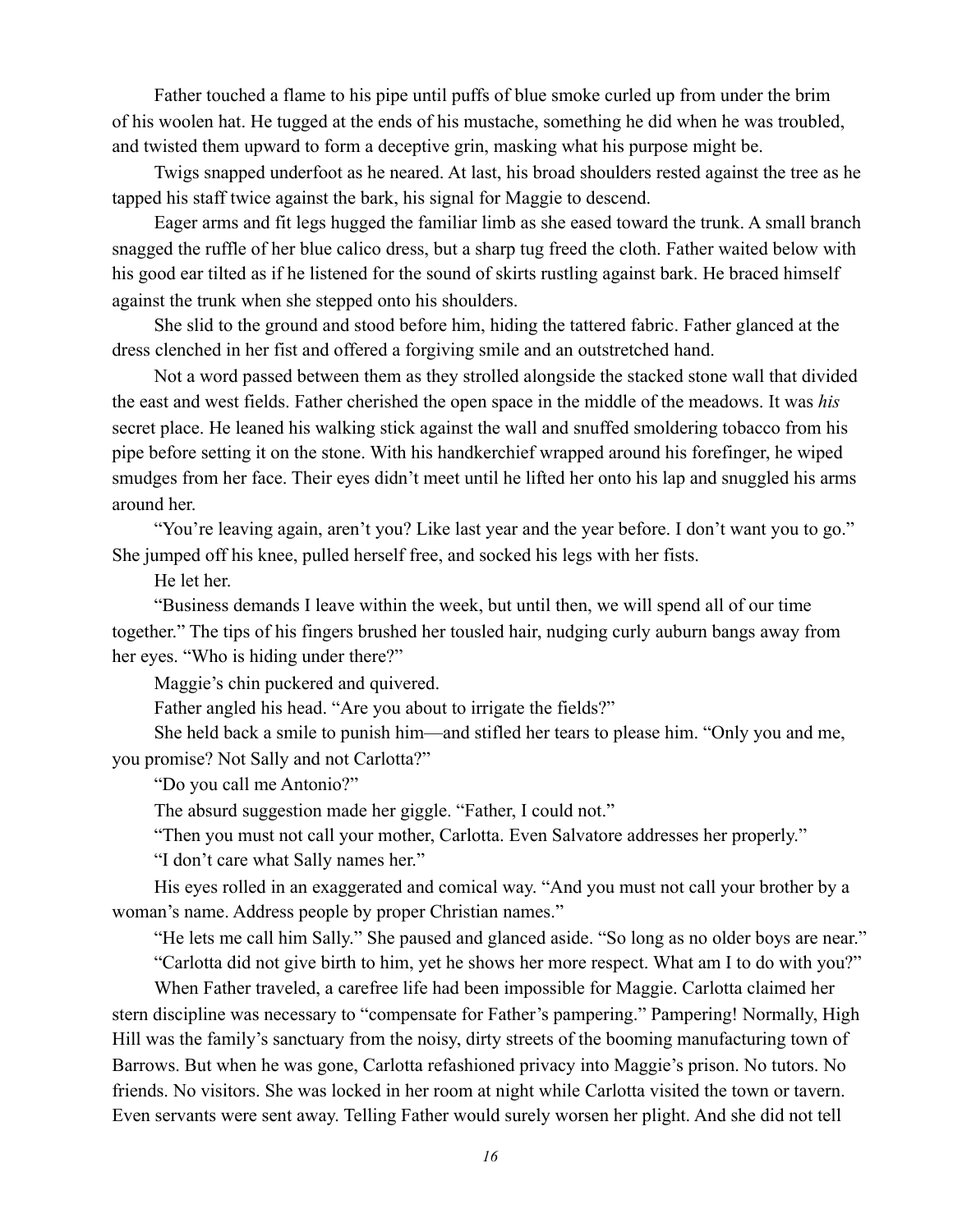him Carlotta, during a berating, had admitted she had agreed to bear a child merely to satisfy his condition of marriage. *As long as I mind boundaries, nothing bad can happen.*

"I wish I'd been born to Sally's mother. Carlotta hates me."

Father made the sign of the cross as he did when anyone spoke of his first wife and greatest love. "You are my world. Had Carlotta not given birth to you, I would not have my beautiful Sunshine." He winked. "Even with your childish pout." With the softest touch, his finger raised her chin until their eyes met.

Maggie locked her hands on her hips and demanded, "For how long will you be abroad?"

"Four months. Perhaps six. Until Christmas, I expect."

A long, slow shiver rattled her.

"Are you cold?" Father briskly rubbed her arms.

"Not cold. I'm … I'm …" Maggie considered the most descriptive language she could recall from her dictionary studies. "I'm fraught with worry."

"Fraught, are you?" Father choked on his laughter, but a broad grin bared his thoughts. "You have been reading too much of somber poets. There is no cause for concern, the servants will care for you. I have made this journey many times and will bring wonderful things when I return."

From an inside coat pocket, he pulled his compass. He was never without it. Fashioned like a pocket watch, a photograph was tucked in its cover like a lady might keep in a locket. "I carry a portrait of you and Salvatore. Yours is the face I see when I feel lost, and I am reminded of where I must return."

He adjusted the shell comb in her hair, a gift from his last visit to London. Since that visit, the combs had been manufactured at the Delito factory. "I will bring something special, perhaps a golden brooch or rose cameo from Florence that you can keep in your treasure chest." The fancy jewelry box from Morocco had been carved especially for her, with a strong lock and a key that only she possessed. The chest would be a safe place to hide secret things if she had any. She clutched her father tighter.

"You are my big girl now. Do you remember the time I sailed with Nellie Bly?"

"I remember." Father had repeated the tale many times.

"It was autumn when I left. A season of storms."

Thunder rumbled in the distance as if even nature responded when Father spoke.

"The first night was the roughest." He hoisted Maggie onto his knee and pitched from side to side like a rocking ship.

A sudden current rippled across the fields. Swaying grasses changed to cerulean blue and the fields *became* the sea. Ocean swells tore the horizon. White caps and wind. She took shelter in the warmth of Father's woolen coat and pressed against him, listening to the steady beat of his heart, she felt safe.

"Nellie was there. The young woman exploring the world showed more courage than some who sailed, and her actions helped the weak and the poor and the ill."

Father suggested a broader boundary when he spoke to her of Nellie. *I'm not Nellie.* Though she wanted to be. Nellie was a model to follow, a friend she could hold inside herself to measure her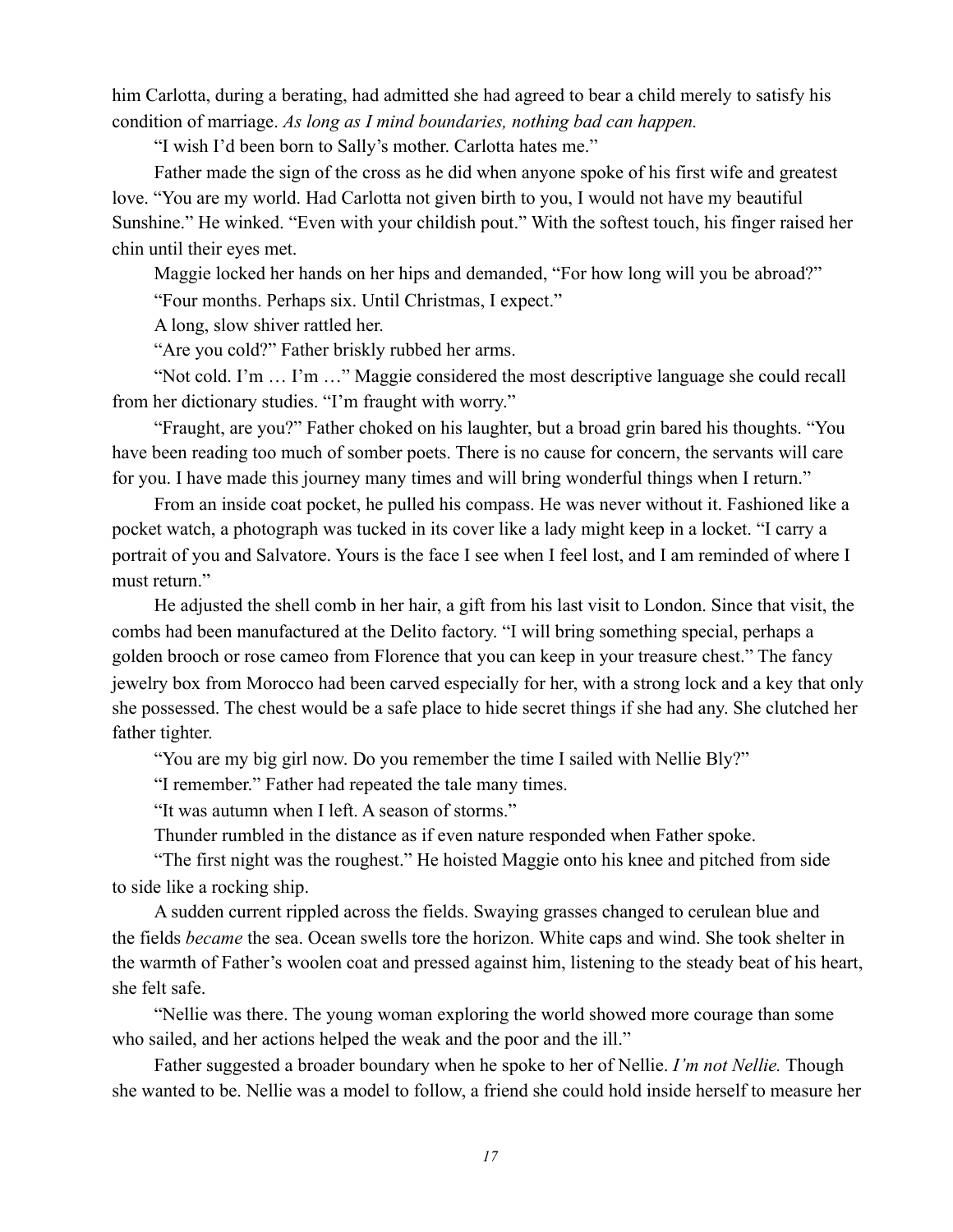deeds and weigh their merit. She would make Father proud. Yes, he would leave and return, only to leave again. It was meant to be.

Maggie raised her head. The storm was now upon them. Rain stung her face.

"Salvatore will be joining me on this voyage."

The cold slice of a dagger could not have hurt her more. "NO!" Abandoned and betrayed and far more than angry, a wave of fear swamped her. "Not both of you."

"He is almost eighteen. Time for him to take his bride."

"Sally fears the water, but I love the sea. Father, take me. I'll bring home his bride. We'll become friends. I can tell her what a good brother he is and what a fine husband he will be."

Father gripped her arms and glared into her eyes. "Margaret Rosa. Salvatore will journey with me and that is my final word."

"You can't leave me alone with her. You don't know what she's like when you're gone."

"What do you speak of? What do you fear?"

Maggie pushed and pulled and freed herself from his hold. She slapped the top of the wall and ran as fast as the wind, fleeing his words as if the devil had spit them into her ears. Footsteps pounded so hard against the earth, they shook her bones.

Father called after her. "Who frightens you?"

Maggie glanced back over her shoulder. "Carlotta Delito." She screamed, "CARLOTTA."

#### $\sim$  THREE  $\sim$ 1974 • October

THE NEXT MORNING I stood rigid throughout the funeral mass at St. Anthony's Church, fighting to hold myself together. The gray day paled the hues of stained glass windows. Light from candles and chandeliers glinted on gilded religious icons. Aromas of incense, flowers, and woolen coats damp with rain, filled the space. Organ music accompanied the full Sunday choir. Gram's casket, flanked by six candles, sat perpendicular to the altar in the center aisle as if she was set to lead a board meeting at the home office. I focused on a single flickering flame, trying not to visualize her body in the box.

Michael stood at my side, guarding me with gentle strength. At the conclusion of the ceremony, he escorted me down the aisle. Mother and Sam followed. I passed pew after pew without emotion, discreetly scanning the crowd for the old woman who had disappeared from Gram's wake, leaving too many questions unanswered, but Emma Collings wasn't there.

Jimmy Cassella was seated in the last pew. His quiet presence comforted me.

Friends, distant relatives, and close business associates were invited to High Hill following the graveside service at the cemetery. Michael had scheduled everything from cars to catering, leaving me free to reminisce with guests. The afternoon was long and filled with more tension than I expected, yet also relief, because the worst was at last, over.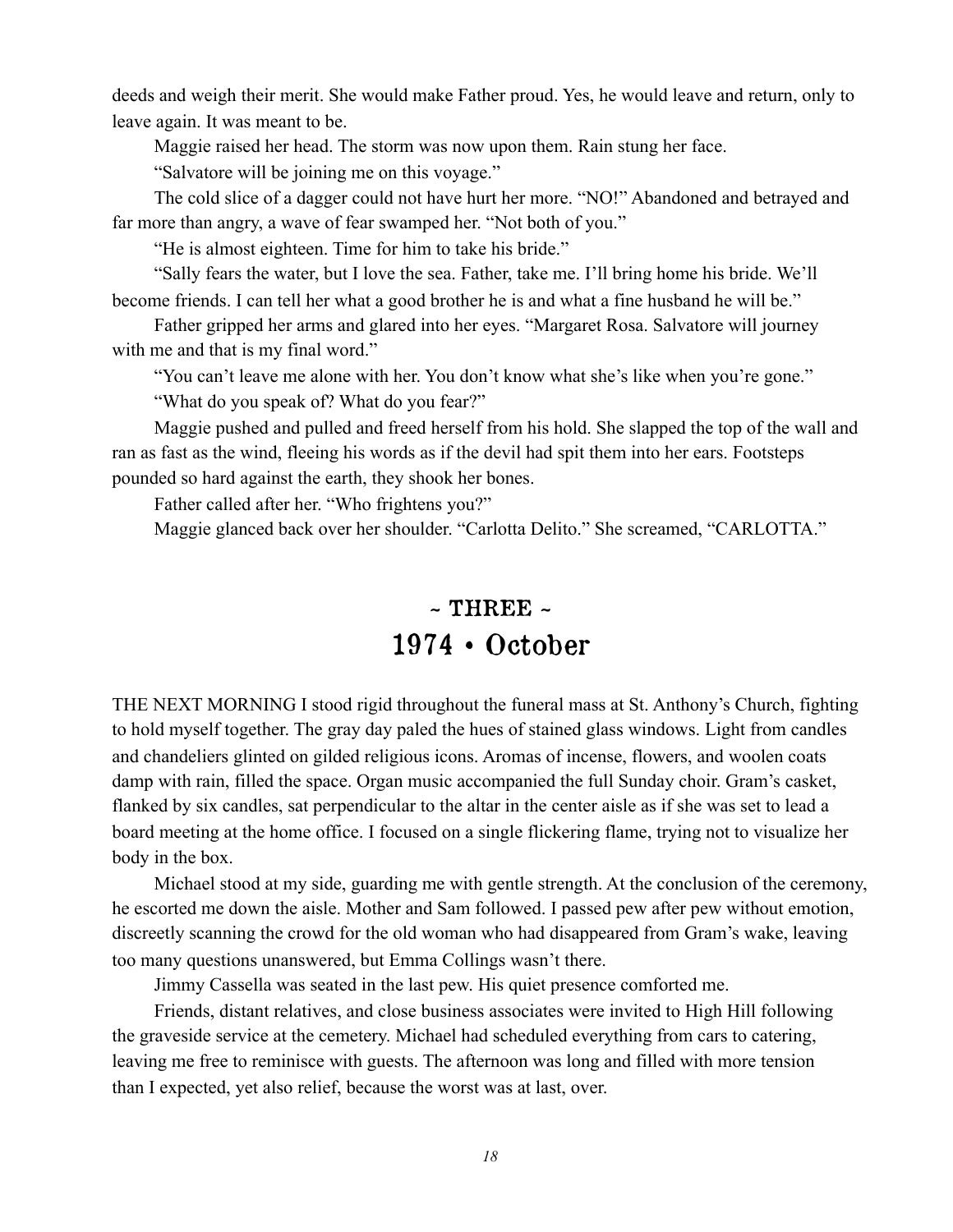CLOUDS BLANKETED THE NIGHT, warming it more than normal for mid-October. Only Marcia and I remained in the dining room at High Hill while the housekeeper tended to other areas of the house. Unsure of what I thirsted for, I considered the bar selection, raising bottle after bottle, inspecting labels, sniffing contents, then returning each to its place, unable to make this smallest decision. Nothing would fill the emptiness I felt in my soul. I wanted to run. To be alone with my pain, yet, I needed to be held.

"Seen any good Scotch?"

Marcia squinted. "When did you start drinking Scotch?"

"Since vodka made me sick. It took four years to acquire the taste." I found a fifth of 12-year-old Chivas.

"Four years! That was a stupid waste of time."

I filled two glasses with ice and our drinks, then sat at the dining table where Marcia and I picked at leftover cold cuts and frosted Italian cookies and drank good Scotch and cheap wine.

From the stack of sympathy cards, I snatched an envelope and read my name aloud, "Laura Delito. Whoever she is. Wherever she came from." I sighed louder than I intended, it must have sounded painful.

A crafty expression crossed Marcia's face. "Hey, who was that guy with Michael at the wake?" "Which guy? What did he look like?"

"Cute, perfect skin, jet black hair, clean-cut."

"If you're asking about Vinny Ferro, he's Sam's assistant working the evening shift. And barely legal. Moved here from Providence, I think. Why?"

"Just wondering. So he's probably not married?"

"What did I just say? Young!"

Marcia's brow drooped with disappointment before she countered, "He's not that much younger than us."

"Not in years, but he proves his immaturity every day."

"He seems to fit right in with those corporate-type guys. Is he nice?"

"Nice enough, but I haven't worked with him much. So, where were we? Oh, my name. Names." I thought of all the names Gram had trained me to remember. *Would every little thing remind me of her?* It had taken years to stop obsessing about my dad's death, and I didn't want melancholy to absorb my life again. I'd been sipping drinks all afternoon and the hastily downed Scotch pushed me further from sobriety and closer to numbness—exactly where I wanted to be.

Marcia ignored my rambling, opened cards and read them to herself.

"It was good of your mom and dad to come today. You're lucky to have them."

Marcia agreed. "Listen," she demanded as she waved a condolence card in front of my face. She checked the price on the back panel, then apologized. "Habit. It's just a habit." She read the handwritten message.

"Dear Laura." Her eyebrows raised. "I wish I knew how to tell you how sad I feel for you. It's too bad we had to meet again this way. Call me if I can help you or if you want to talk to an old friend. I think of you often. Always as ever, Jimmy C."

The card whisked across the table like a Frisbee and landed in front of me.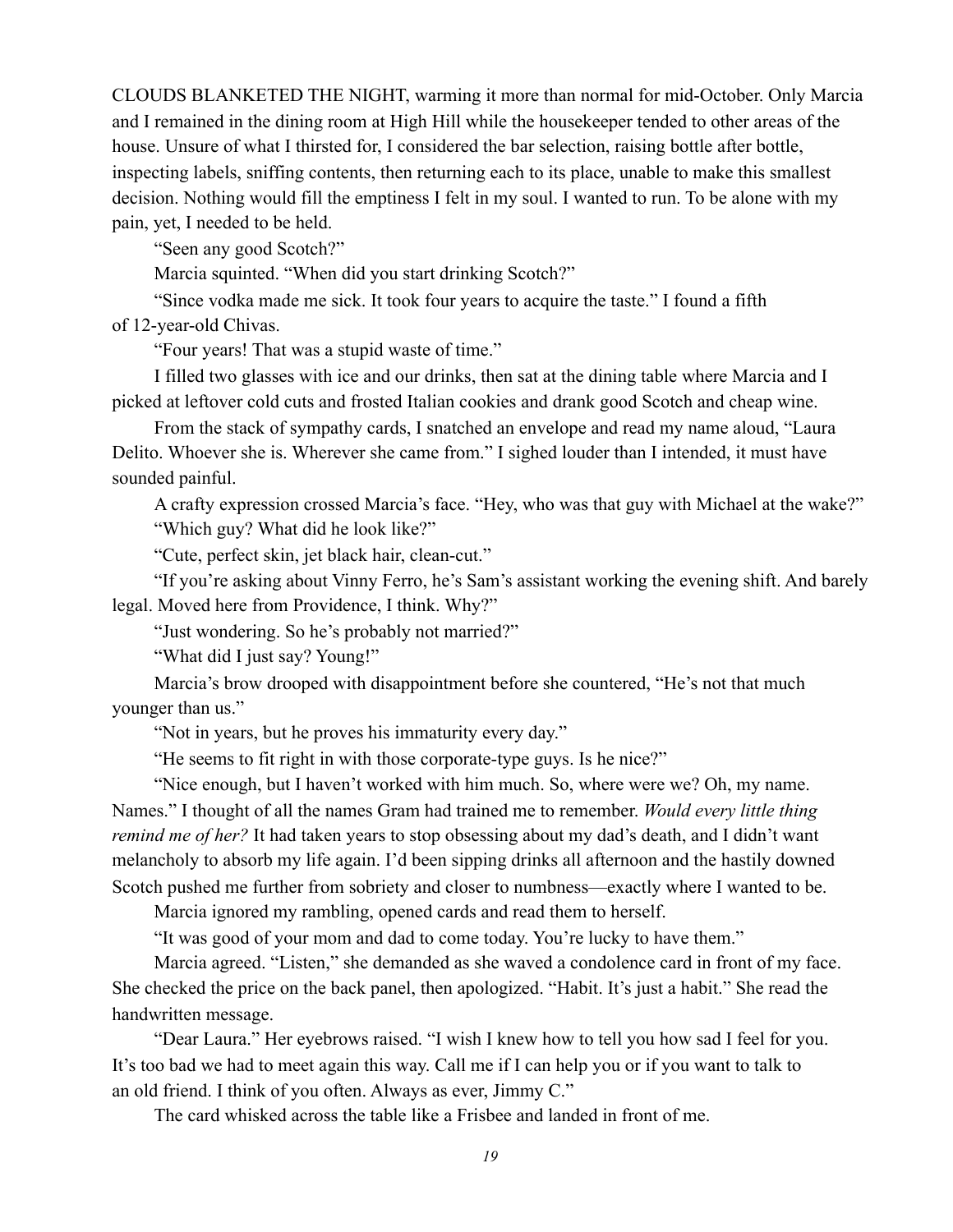"So, what do you think of that?"

I gulped my drink. "There isn't a person I've seen over the last two days who hasn't offered help."

"I've had major talk time with our boy. I asked why he calls you Laura and not Del like the rest of us?"

"You did?"

"I wanted to know. He told me, 'Del' carries too much Delito baggage, but 'Laura' is his girl next door. He always asks for you. Not just since you came home, but all these years."

"That sounds wonderful, but—I am a Delito and I do not live next door." My head sank nearer to the table. "We view those years through different lenses."

"Don't tell me you didn't have a good thing going. It lasted six years."

"We were kids. Besides six years isn't so long when compared to a lifetime of misery.

Geez, Marcia, it took me four years to like Scotch."

We laughed.

"You two were perfect together."

"A lot's happened since, and there's more of the world outside of Barrows."

"What's that got to do with Jimmy?"

"I want it, like my dad and Gram. It's what Delitos do." Ice rattled when I wiggled my drink.

"Put that down. We're switching to coffee."

"I'm not going backwards to Jimmy. I read that story and know how it ends."

"Yeah, yeah, I know."

"Sometimes I think you don't know me at all."

"Of course I do, because we're so much alike. You think you're different, big dreams and all.

Don't kid yourself. You want what I want. A family who'll stand by me, a husband who adores me, and a cushy job."

"Marcia, I'm all I have left."

"That's my point." Her thrusting hands served as punctuation. "That's why I'm worried."

"Well, don't. How did we get off on this anyway?"

"Jimmy Cassella."

"Right. He can't keep up. It's a no-win deal for me, so forget it."

"It's not about winning. It's about bending and sharing your life and not pretending your business will ever be as good as it used to be."

My laugh exploded. "Bending! You're the most stubborn person I know, and you're preaching about bending? One tough divorce and you're a relationship expert? You've been watching too much Phil Donahue."

"For all his flaws, Jimmy's come far and you have to admit, he looks good."

We shook our heads in agreement, murmured lusty chuckles and sipped our drinks.

"Honestly, I don't know what you see in Michael. He's such a stiff."

"He's smart, witty and gorgeous. He listens to me. And he cares about me."

"Rarely."

"Mostly."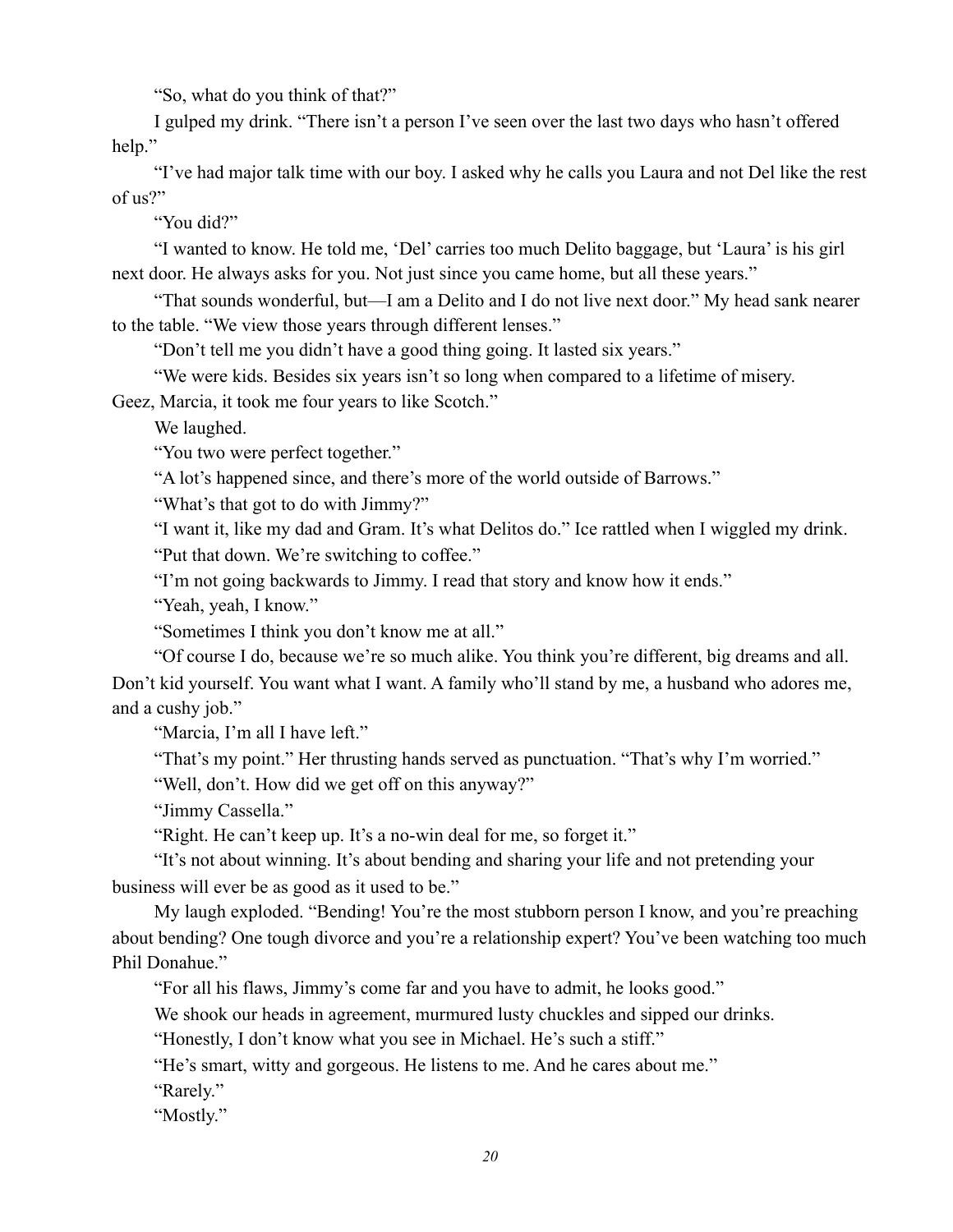"Jimmy has a good business and he just won that downtown renovation project." Marcia's eyes widened. "Everything about him looks good to me."

"Then you go out with him. The last thing I need is another complication." I sighed. "The business may erupt into chaos at any moment. I need my job. Most people don't think so, but I do have to work. Every day brings a new battle with Mother and Sam. He never approves my designs first time around and has to impose his power and bully me to make some crappy change. And I have something important to take care of." The tale of the elusive Emma Collings almost slipped from my lips, but telling a secret to Marcia was like buying a full page ad in the Sunday paper. "Besides, Michael and I are doing fine."

"Yeah, *he's* doing fine, that's for sure."

"Careful. I'm not so drunk I'll forget what you say. And just because I didn't comment, doesn't mean I missed what you said about the business. That hurt."

"Listen Del, the only thing Michael cares about is what you can do for his career. I don't trust him and neither should you."

"You disregard all he does for me? He's strong in a way that's different from Jimmy. He doesn't panic at the thought of going to New York or New Delhi. He's confident and loyal, and I need that now, more than ever."

Marcia slammed her open hand on the table. "He helps you do what you're afraid to do alone. Don't count on his loyalty. He'll take advantage."

"Maybe that's why I need him. When I'm with him, I forget how scared I am."

The stiffness shook from my neck and shoulders when I stood and snatched my car keys.

"Maybe, I need some air. Do you mind? I'll see you tomorrow night. Okay?" When Marcia left the room to get our coats, I reached for the condolence card with Jimmy's phone number and dropped it into my purse.

We met in the foyer. "Here, take this extra key to High Hill. For emergencies. In case we have to meet here again, or I might ask you to check something. Save me a trip across town."

"Thanks. I'll trade your old apartment key."

"Keep it until I've moved out." As we fiddled with key rings, I glanced up. "Hey, have you ever heard of a place called The Farm?"

She laughed. "Of course I have. We used to joke about it when we were kids. Don't you remember?"

I shrugged.

"The Farm," she insisted. "You know. It used to be Brookhaven Farm, now it's the Brookhaven Center." Her forefinger tapped circles at her temple. "Outside of Hartford. The Asylum."

Goose bumps prickled up my arms.

CLOUDS HAD CLEARED and a full moon lit the night. After a short drive, I arrived at the Regency hotel a few minutes before 1:00 a.m. I strolled through the lobby as if I owned it and returned the desk clerk's suspicious gaze with a brazen, "Hi, how're you doing." The elevator rose to the ninth floor. I knocked on the door of Michael's suite, swaying on my two-inch heels while I waited. They say the full moon makes some people act crazy. I was one of them.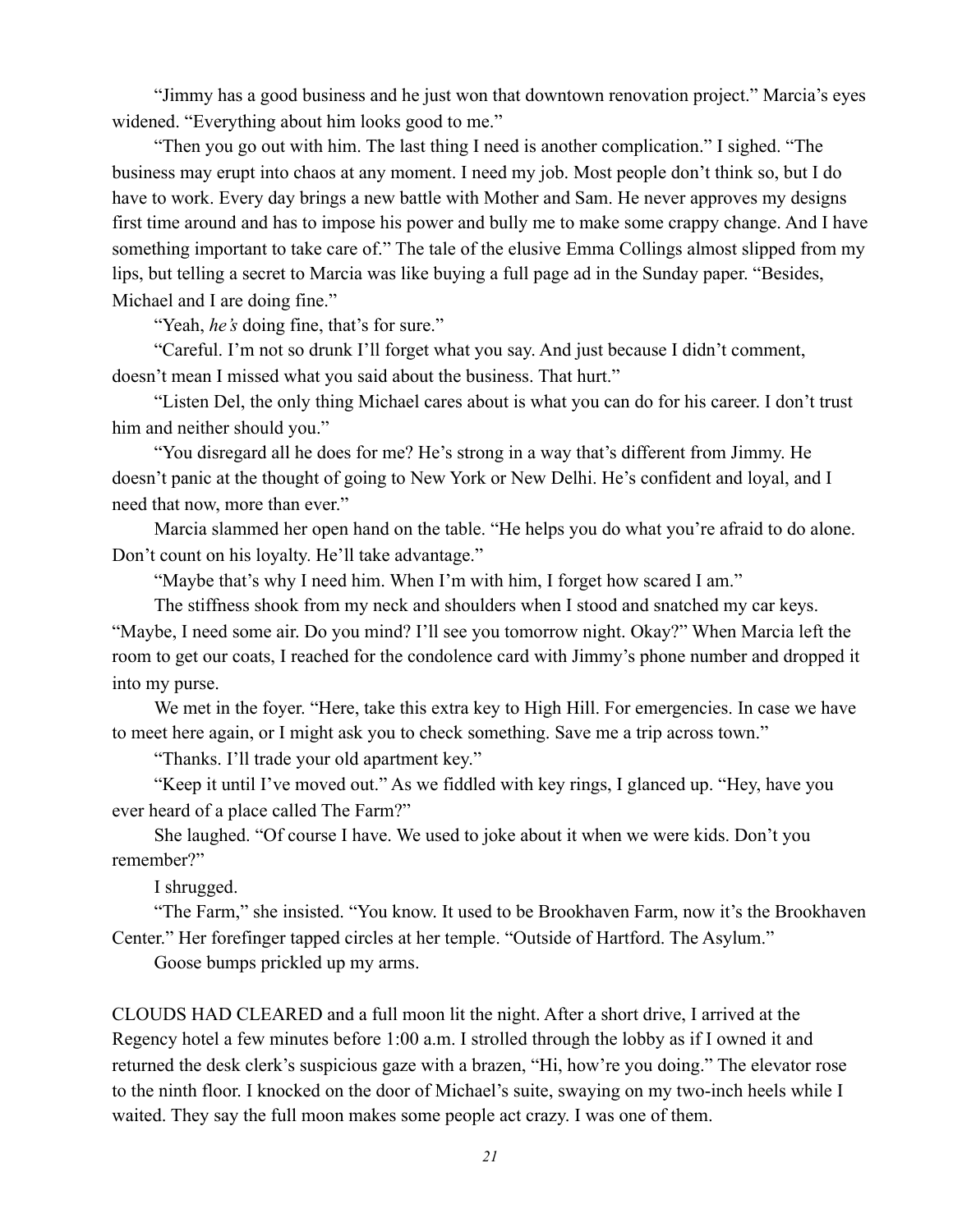I wanted mind numbness, heart numbness—not this. I shouldn't have come. I must look like hell. God, I certainly shouldn't have driven. Stupid. Stupid. I could accept that at times I wasn't a model of grace and propriety, that I wasn't the perfect Delito, that I didn't fulfill Mother's measure of an ideal daughter. She reminded me often enough. I could accept that I was flawed, but I couldn't bear that anyone else knew.

Michael's eyes squinted from the sudden glare of the hallway light. His fingers raked through his smooth, chestnut colored hair mussed from sleep. "Mmm. What a pleasant surprise. Am I dreaming?" He put his arm around me and steered me into the darkened room. "Are you all right?"

My left hand sealed his lips while my right hand grasped the drawstring of his loosely fitted pajama bottoms and tugged. Silk trousers slid past narrow hips and dropped to the floor. Then my eyes began a slow journey upward. Soft light from a street lamp, or perhaps the moon, shimmered over the sleek contours of his hips and chest. I buried my face under his chin where a trace of Obsession remained from the day.

In his caress, I felt secure in his arms. "Take care of me tonight."

He lifted me like a baby and carried me to bed where he set me down so gently, I wasn't aware I had stopped moving. Blame it on the Scotch. After he peeled my clothes, hung each garment in the closet and slipped into bed, I thought I heard his hand glide across the top of the nightstand and drop something into the drawer. He snuggled beside me, stroking my hair, and I fell asleep in his arms.

BY WEEK'S END I was feeling lost and lonely in my apartment. I was the gray ash from a burned out fire. My future dissipating like smoke from a chimney vent, if I had a chimney. How sudden. How shocking. I had no plan to mend my shattered life. I could return to Chicago and beg for my old job though that option seemed to be closed. Too defeatist.

The day was sunny, the air was crisp and fresh and each breath of it clarified my thoughts. There was something to be said for beige walls, empty shelves and clean slates. When old plans dissolve, new possibilities fill the empty space.

Mother, Sam and I met at Aaron Schaeffer's law office because he had urged a quick settlement of Gram's estate. Her death became final when he read her will:

*I, Margaret Rosa Delito, a resident of the Town of Barrows, County of New Haven and State of Connecticut, being of sound and disposing mind and memory, do make, publish and declare this to be my Last Will and Testament …* 

Sam held Mother's hand. Feeling my observation intruded on their privacy, I glanced away.

*FIRST: I direct that all my just debts …* 

Gram and I rarely discussed Delito finances. We did things like visit galleries, discuss art and architecture, window shop in Manhattan to monitor fashion trends.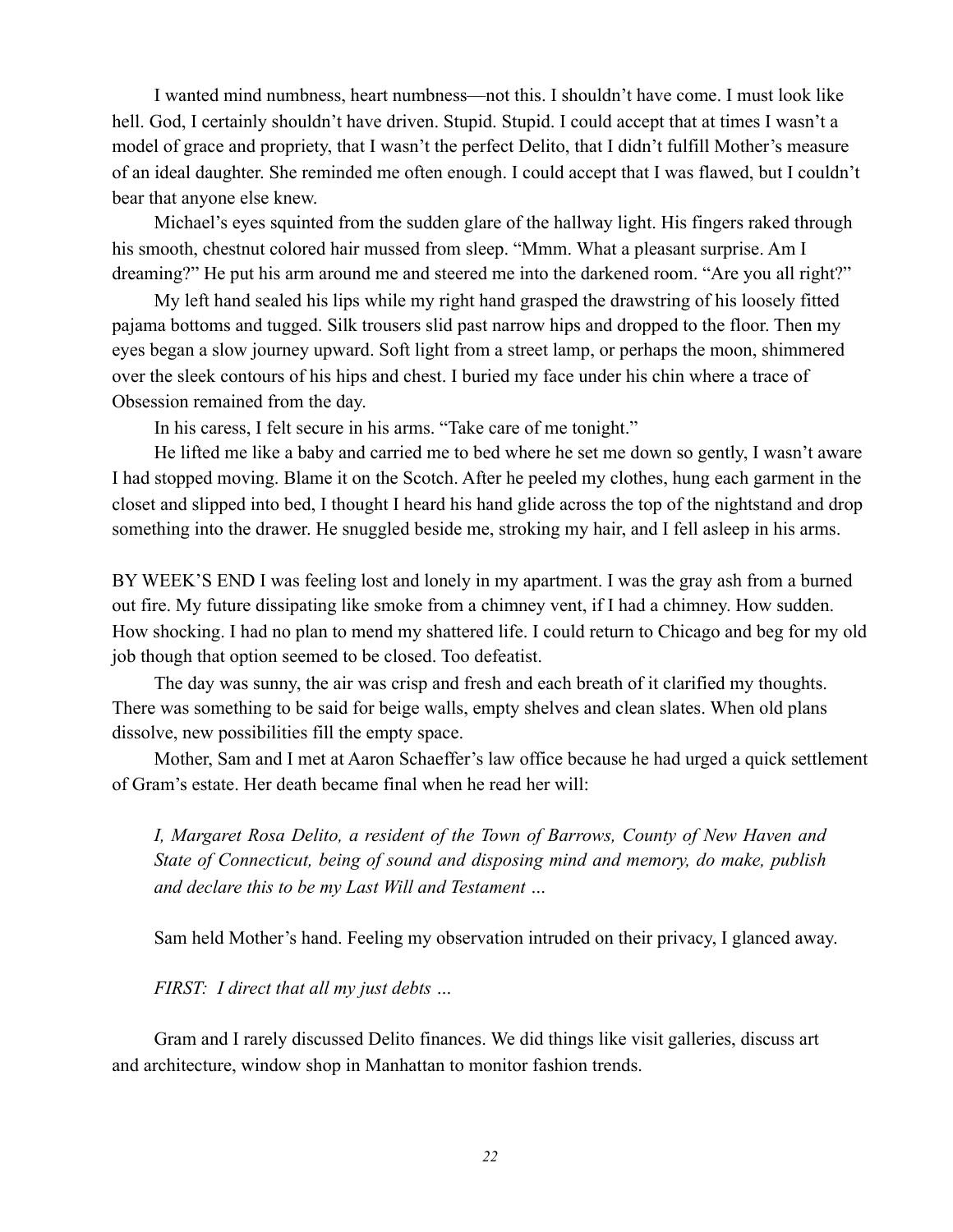*SECOND: I direct that my Executor pay out of my residuary estate, without appointment, the expense of my last illness and all administration expenses together with all estate, inheritance and like taxes imposed by the government of the United States …* 

We'd discussed economics, the market, and the price of precious metals and stones. We'd argued politics, Johnson's war policies, and watched Nixon's resignation on TV while eating pizza with mushrooms and sausage and extra mozzarella.

*THIRD: I give all the tangible personal property which I own at my death, including any household furniture, automobiles, jewelry, art objects and other articles of household or personal use or ornament, to my granddaughter, Laura Delito …* 

Mother seemed pleased. I didn't believe what I had heard, and waited for the list of conditions I'd refuse to meet.

*FOURTH: I give, devise and bequeath the property which I own at the time of my death, located at High Hill Road, Barrows, Connecticut, to my granddaughter, Laura Delito …* 

My throat tightened, and there was hardly a place to aim my eyes without feeling selfconscious.

*FIFTH: I give, devise and bequeath the business and property which I own at the time of my death, located at Delito Circle, Barrows, Connecticut, to my granddaughter, Laura Delito …* 

My God. Except for Mother's monthly stipend, that's everything. *What has she done?* No one was more stunned than I that Rosa had left all her worldly holdings to me, except that Sam's grip on Mother's hand appeared to tighten as he glared at me.

My cheeks must have turned red because I felt their burn.

My legs ached to run and never stop.

My heart pounded as if I *had* been running.

Mother had been distancing herself from the business since the day she married into it. She had competed with it for Dad's attention, and she'd lost. She'd come to resent the mere mention of business and rarely wore Delito jewelry for extra sting. She would have sold the business in a New York minute if Sam had allowed. Gram would have known this, too.

I stayed to ask Aaron what he thought. Because I knew nothing about the financial state of the company, he suggested an audit and set me up with a reputable accounting firm.

When I left, I found Sam waiting in the hallway. "Don't start." Oh crap. All I wanted was to leave without more drama. "I didn't ask for this, but I will accept the responsibility and I'll do my best to exceed Gram's vision."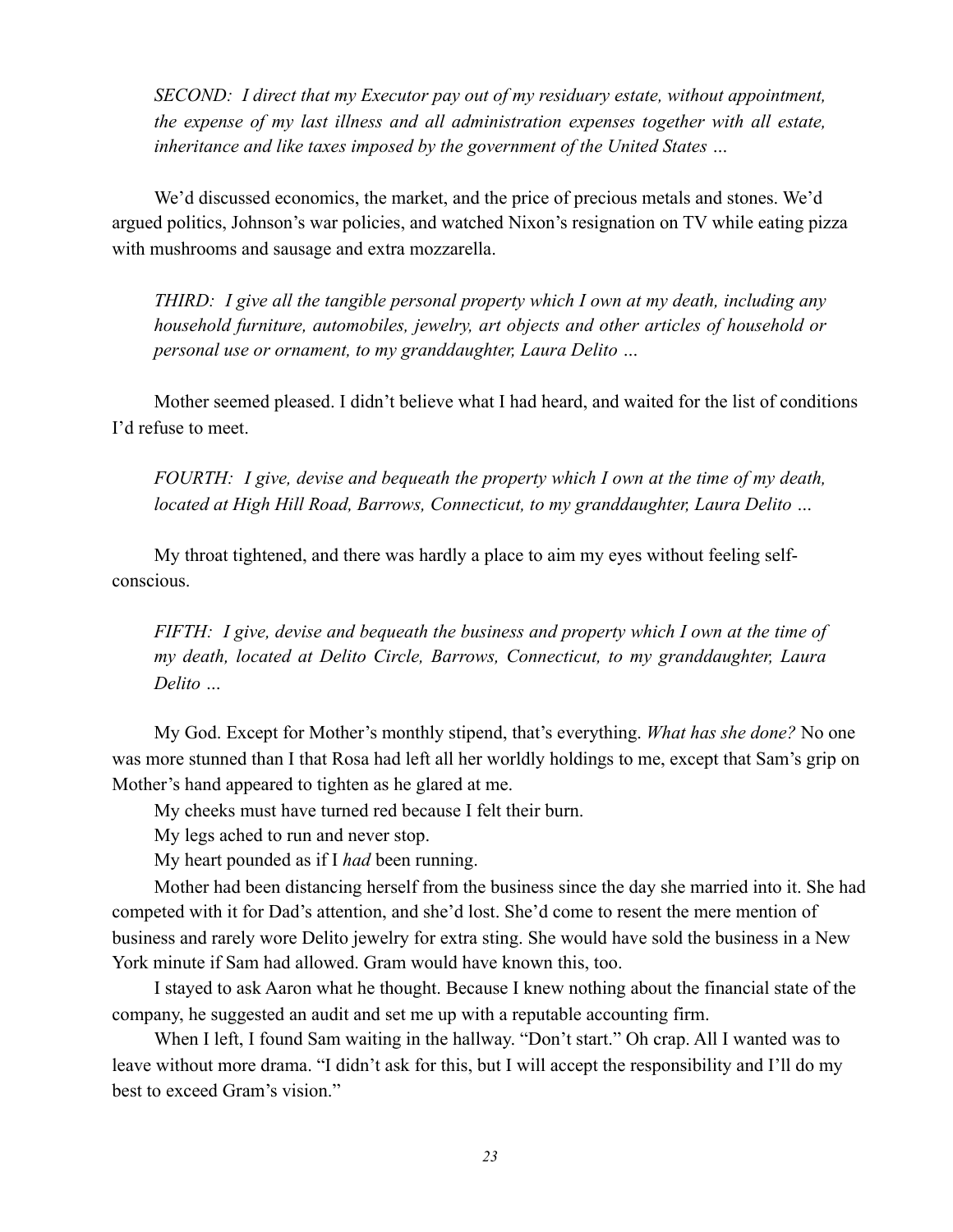"If you think this makes a difference in company management, put it out of your mind." He would have grabbed my arm had I not lunged back. "This changes nothing."

My fists tightened as I stepped away. Months of condescension fueled my rage, rage that bolstered my nerve. "I don't care that you married my mother, but I am sick of you treating me like a high school part-timer."

"I've been good to you and your mother. Do you think it's been easy fitting into your family, especially with the business wrapped around you? You have no idea what you're getting into. Without me, you'll lose everything. I don't have a problem with us working together."

"Because we do everything your way."

"The Old Lady spoiled you."

"She groomed me and with proper promotion, my designs will double sales."

He burst into laughter. "Okay, I'm willing to gamble on—"

"You don't have to gamble my business on my talent. I don't need you."

Through the glass doors I spotted his Lincoln parked at the curb where Mother looked uneasy. The business could have been split any number of ways. Wasn't she happy for me? No congratulations. No "I know you can do it, kiddo." More than enough money had been provided for her, but was it enough to keep Sam invested? She never looked more helpless. A stray kitten desperate for care. *I know the feeling.*

Sam exploited weakness. Maybe exploit was too strong a word, but he definitely jumped on opportunity, that's how he became involved with Mother. He was Delito's account supervisor and after Dad died, they met at an ad agency Christmas party in New York. Soon, he was coming to Connecticut for meetings, then staying weekends and Mother melted. Recalling that difficult time infuriated me.

"You took advantage of my mother when she was most vulnerable. Married before Dad's body was cold."

"What are you talking about? I'm suggesting we work together. Your mother has nothing to do with this."

"She passed control of the business to you, but I won't."

"I'm not the only one in a position to sabotage your plans. I may have to wait in line."

*Damn him. He's already testing me and we haven't left the building. He'll be a monkey on my shoulder.* 

I could almost feel his breath on my neck.

I didn't flinch when he called out, "Laura. Watch your back."

HIGH HILL WAS NOW MY HOME. I sorted, packed, and stored some of Gram's personal effects, merging my modest belongings with the rest of her furnishings and the exotic accessories I treasured. Michael's daily calls and frequent visits informed me of events and the mood at the plant. By Friday evening, an important change had become obvious.

"What a yummy surprise. I didn't expect to see you till tomorrow."

"I couldn't wait that long. And I was hungry." He raised a big bag from our favorite Chinese restaurant.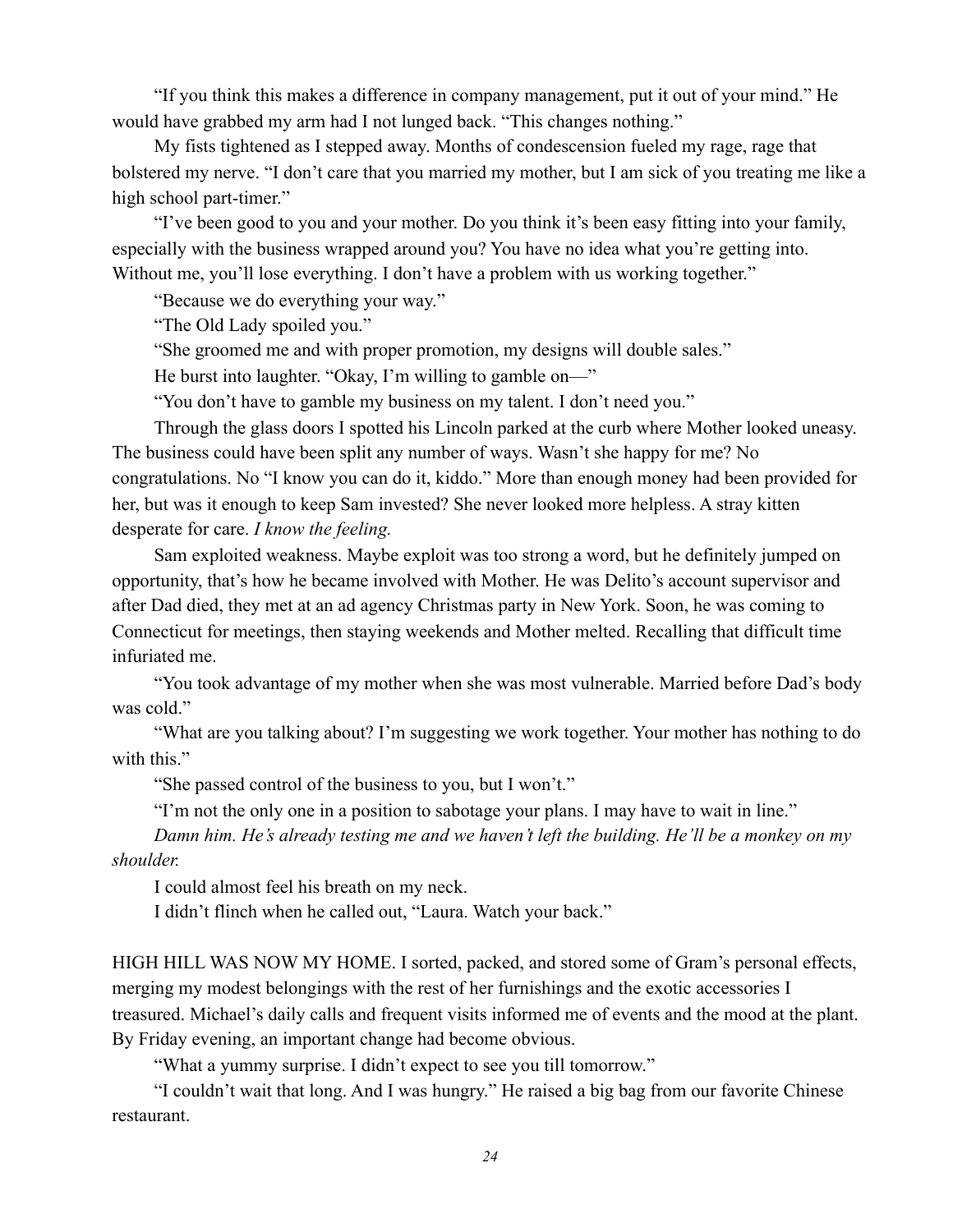"Mmm. Excellent choice. I haven't had dinner."

"I didn't think so." He scattered pint-size containers on the kitchen table. "It's still hot."

"What did you bring me?" I grabbed two plates from the cupboard and a fork for me.

"The usual. Spicy garlic chicken and vegetables with pork fried rice."

When he leaned forward to fill my plate, I kissed his cheek.

He dug in with chopsticks. "I was tempted to try something different."

"You know I hate surprises." I appreciated that he knew me so well, yet tears welled in my eyes.

He rose from across the table, stooped beside me, and hugged me. "Hey, what's this about?" "Moments before Gram's death, we said the same thing about surprises."

"The last thing I wanted was to—"

"I know." I wiped my eyes with my napkin. "It's my fault. Emotions are too close to the surface. Sit. Tell me. How was your day?"

"So-so."

"Did something happen at the plant?"

"Not really."

"But maybe?"

"Nothing I can put my finger on. You should come back to work."

"I'm not ready. I need more time."

"It might help to get away from High Hill for a while, at least a few hours a day. And it's been almost three weeks since Rosa died. The time … it's been … ah…."

"Proper?"

He nodded.

"I need a few more days."

"If you stay away too long … I don't know. Patterns are forming in your absence. New leaders may emerge."

"I understand. You're right. I'll go back sometime next week." Regardless of what he believed, I knew the truth. Half of me hungered to prove myself while the other half struggled in doubt. A precipice was outside the door and I was afraid of the height.

# $\sim$  FOUR  $\sim$ 1899 • Spring

A WEEK HAD PASSED since Father and Salvatore voyaged to Europe. Maggie's disquiet had grown with the passing of each dismal day. Tutoring, cancelled. Visits with friends, forbidden. Churchgoing, ceased. The cook and housekeeper had been sent away and the groundskeeper was instructed to come but twice a month. Most days, Carlotta left Maggie to fend for herself, eating any pantry food from a dwindling stock, then quickly returning outside to play where she remained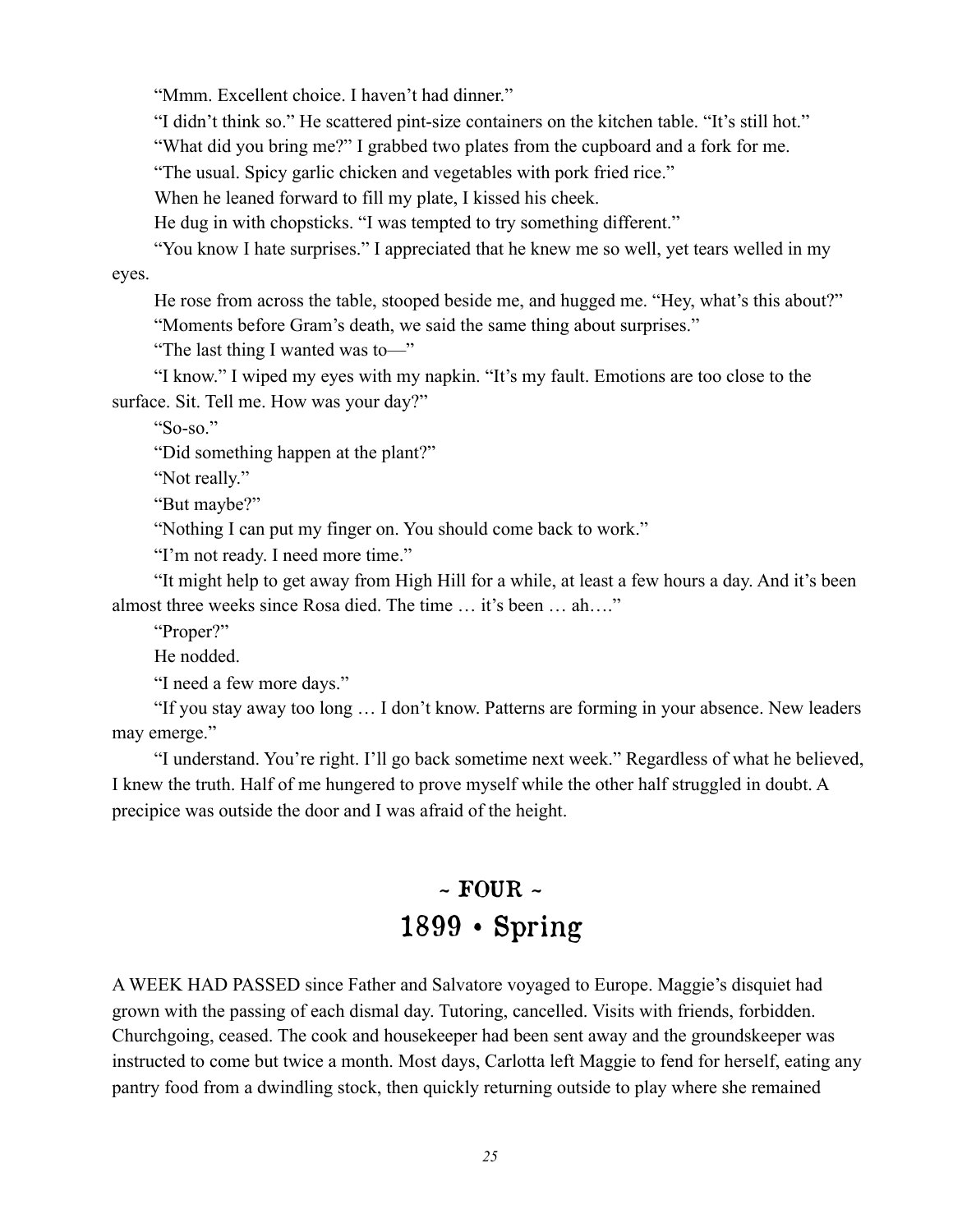invisible. She had a sense her clever attempts to evade her fate could not be sustained for the months Father and Salvatore would be gone. Alas, she was doomed.

Early in the second week, she climbed high into her favorite willow tree, scrambling to the clouds, but the weaker branches did not support her. Her body bounced through the tree. Viny offshoots slipped through her fingers as she failed to slow her fall. She slammed to earth as good as dead. The impact forced the wind from her chest. Time slowed. The sky darkened. Light dimmed. Her eyes closed as she lay stunned and breathless on the ground, her face buried in grass and soil. Dizzy. Spinning. Burning pain.

Crows squawked in the distance. Maggie gasped as air tore into her lungs like a breath from God raising the dead. Her body wrenched as she anticipated movement, prayed her limbs would move. Fingers lifted one by one, then arms and legs. She cautiously rose, feeling where she hurt, spitting earth from her mouth. Her lip bled. Legs ached. Knees and hands felt afire as blood oozed from raw shredded skin.

She hobbled toward the house, following the stone wall where Father had bid farewell. Once a tidy boundary, the wall now divided times of serenity from those of abandonment. She hated the lovely damned wall.

Her every thought centered on herself—the stinging palms, her knees, her blood. She needed someone to hold her and mend her. *Had Carlotta returned? Would wounds ignite her mother's compassion?* There was no one in sight, but Uncle Elias' carriage was tucked beside the house nearly out of view. *Thanks to God.* Though not a blood uncle, Elias was so often at the factory and guest in the Delito home, he had earned the title. He would surely arrange for the physician.

Maggie limped in and out of the foyer and the parlor. Perhaps Carlotta and Elias sat in the library where Father often met with associates to speak of business and weighty subjects. *Perhaps he brought news of Father or the factory.* Shelves with books towered over the empty silent space. The last of fireplace embers glowed, yet doled no warmth, seeming it had not been attended since morning.

Maggie heard a thud.

She rushed to the kitchen, then to the pantry. No one there. Another thud and thump. Her head snapped left and right. The sounds came from above, from Father's chamber and Carlotta's.

She faltered up the staircase, stopping once to check her battered knees. Blood clotted and crusted over the dirty scrapes. She winched when she touched them.

Maggie heard moaning from inside the bedroom chamber. She needed someone. Anyone. She eased open the double doors and stared at the bed. There, she saw Carlotta's naked buttocks bounce as she squatted on Uncle Elias. He grunted as if she hurt him, yet he grinned. Maggie watched in silence. Carlotta's round breasts bobbed up and down. Uncle Elias watched them, too.

Carlotta stretched her arms until her hands gripped the headboard of Father's four post bed. She pushed herself against Uncle Elias and they bumped and rocked together. The bed knocked against the wall in a deranged rhythm, then Carlotta squealed.

Maggie's eyes gaped. She gasped.

Uncle Elias jerked his head and gawked at the intrusion of her shriek. Motionless, her discovery etched into her mind.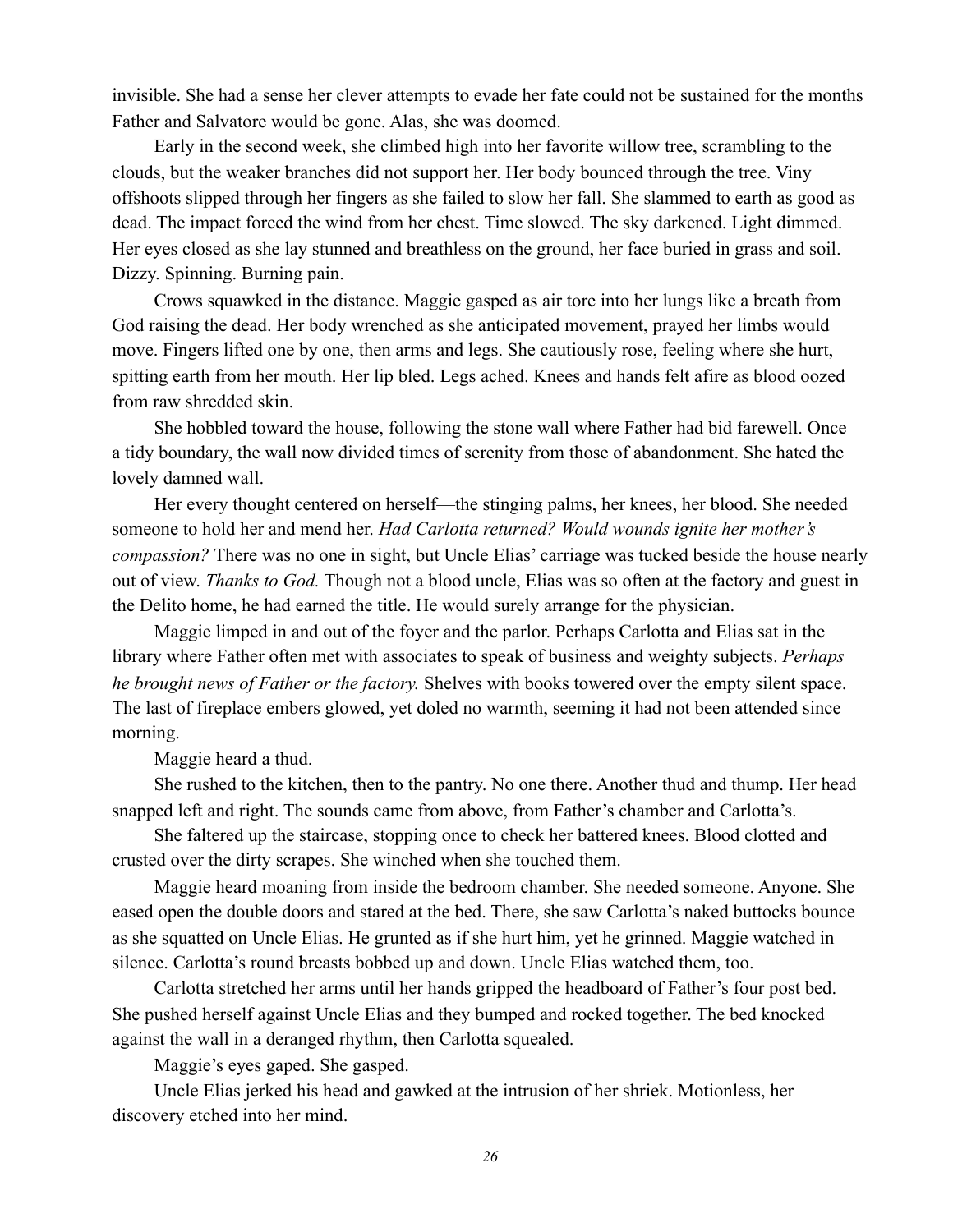Carlotta snatched her dressing gown draped over a nearby chair and wrapped it around her body. Her face twisted to an angry scowl.

Uncle Elias pulled on his trousers.

Maggie ran. Down the stairs. Out the door. Across the field. Her heart pumped hard.

Her bloodied hands throbbed. Knees stung with a thousand needles.

She ran and ran, twisting her head to look behind. Carlotta and Elias chased after her.

Running. Faster. Closer. Closer.

She could almost feel their breath on her back.

When a firm hand gripped her shoulder, Maggie lost her footing. She and Uncle Elias tumbled to the ground and rolled together into the stone wall.

ELIAS CARRIED MAGGIE into the house and dropped her in the foyer closet. Carlotta locked the door, heedless of the girl's screeching and pounding as she stood before the foyer mirror fastening her hair into a loose knot. Porcelain skin flushed from running, she dabbed her face with a dainty cloth.

"I told you Lottie, we shouldn't have," Elias called from the library. "Not with the kid here. She's old enough to know what's going on and too smart to believe an absurd fabrication."

"Shut up, you damned fool." She snatched a bottle from the spirit cabinet, poured a glass of whiskey and paced the room. "I've got to think."

"If she tells Antonio, he'll kill us."

A mouthful of spirit burned down her throat. Arms folded across her chest braced her bosom with exaggerated cleavage meant to distract. The white lace ruffles of her dressing gown danced on her breasts as she stepped toward the French-style doors. At thirty-three, her body was nearly perfect. Only the cursed stretch marks, tokens of pregnancy, scarred her flawless skin. She brushed against Elias like a cat. "He's not going to kill us."

Elias leaned against the stone fireplace, facing the piled ash below. "She'll tell him. You bloody well know she will. It's finished. Everything I've worked for. Why did I get involved with you? He'll discharge me from the business if he doesn't slit my throat."

She ignored his worried babble.

"You'll be out of his life, too," he warned.

"A blessed day."

"And cheated of his fortune."

"Shut up!" Carlotta grabbed a poker and jabbed the ashes as she contemplated the grim possibility Elias could be right.

"Think faster, Lottie. We can't leave the kid locked in the closet forever."

The smell of charred wood permeated the room though fire no longer burned. No amount of poking revived the flames. She tapped the iron tool against the stone, spraying fine gray powder to the floor with each loud clang. "What did you say?"

"You'll be cut from his inheritance."

"After that"

"We can't leave her locked forever."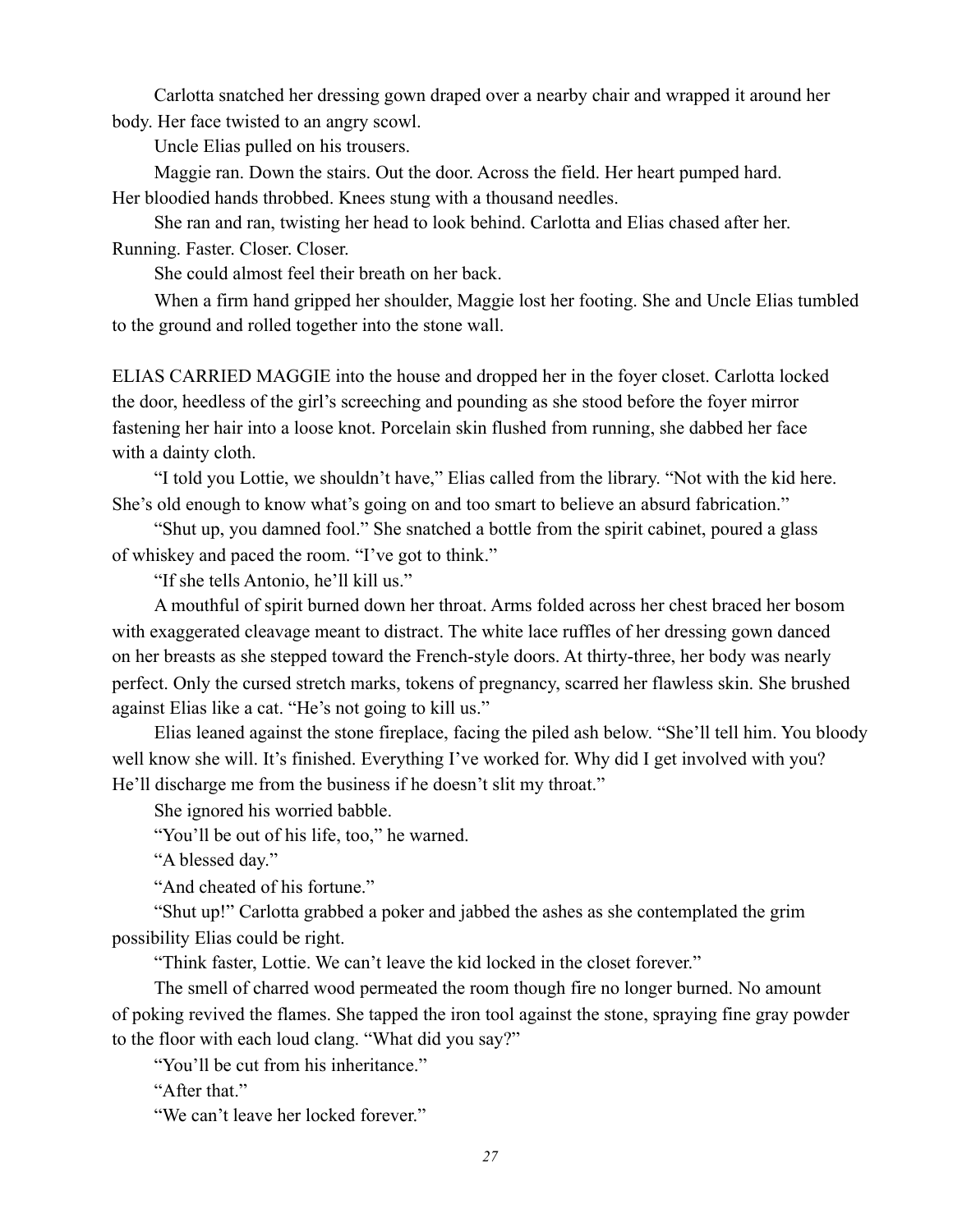"Oh, if only we could." Carlotta set the poker down.

Elias' snicker had never sounded so sinister. "My darling, I happen to know just the place."

She bit her lower lip as they contrived a scheme. "I believe we have a plan, Elias Porter. We have a plan."

THE NEXT MORNING, Elias Porter's carriage bumped along a rutted road hugging the Connecticut River. Maggie bounced hard against the horsehair seat. Carlotta sat beside her. Elias sat facing them. They had been riding in a northerly direction for nearly two hours, or perhaps three.

"Where are we going?" Maggie asked.

Carlotta didn't answer.

Maggie was dirty, hungry and hurt. Her knees were swollen red and blue and thick with scabs. Scraped hands burned. She'd not ingested food since yesterday morn and she still wore the torn dress and stockings soiled with mud and blood. Father would never allow her to be seen in such a state. She tried to brush the dirt with the back of her hand. "Father will be angry."

Carlotta seized Maggie's matted hair and pushed her head hard against the carriage window. "Look. One more word and I'll drown you in the river, I swear I will."

Maggie crouched on the floor and didn't utter another sound. She pulled a blanket over her head, closed her eyes and hoped when they opened, she would see a better day.

The carriage wobble rocked her like Father had parodied Nellie Bly's ship in rough seas. The woolen blanket she clutched felt similar to the coat he wore that day in the field. Then the image of Carlotta's bouncing breasts, the first she'd ever seen, and the sound of Uncle Elias' groaning slammed into her head. *In Father's own bed! There would be hell to pay when he returned.* She drifted into sleep to dream of Father's vengeance.

The carriage struck a deep rut. Blossoms bounced from the posy holder. Maggie woke with a jerk and tossed the blanket from her face. The midday sun momentarily blinded her. Tall spiked rails of an iron fence along the roadside appeared ethereal as they blurred past the carriage window. They rode through an open gate and followed a long straight path.

An ambulance wagon passed to exit the grounds.

The carriage stopped at a circle of grass in front of the main entrance of a grand Federal-style building. A broad porch with eight fluted columns led to the door.

"Where are we?"

Carlotta grimaced and held Maggie in the coach.

Uncle Elias approached the front entrance and spoke to the man who greeted him. His shoulders meaty, his arms as thick as hams, he was the biggest man Maggie had ever seen. He towered over Elias with eyes gone wide as if Elias was the last man he expected to see. Hair, the color of sand, grew far back on his skull making his bulbous forehead appear even larger than it was. A brown leather apron protected his clean pressed blouse.

The man glanced at the carriage and nodded several times while Uncle Elias spoke. They looked comfortable together, as if they knew each other—as if they shared secrets. She had often observed Elias at High Hill social functions and thought him to be a bit of a dandy. Most folks,